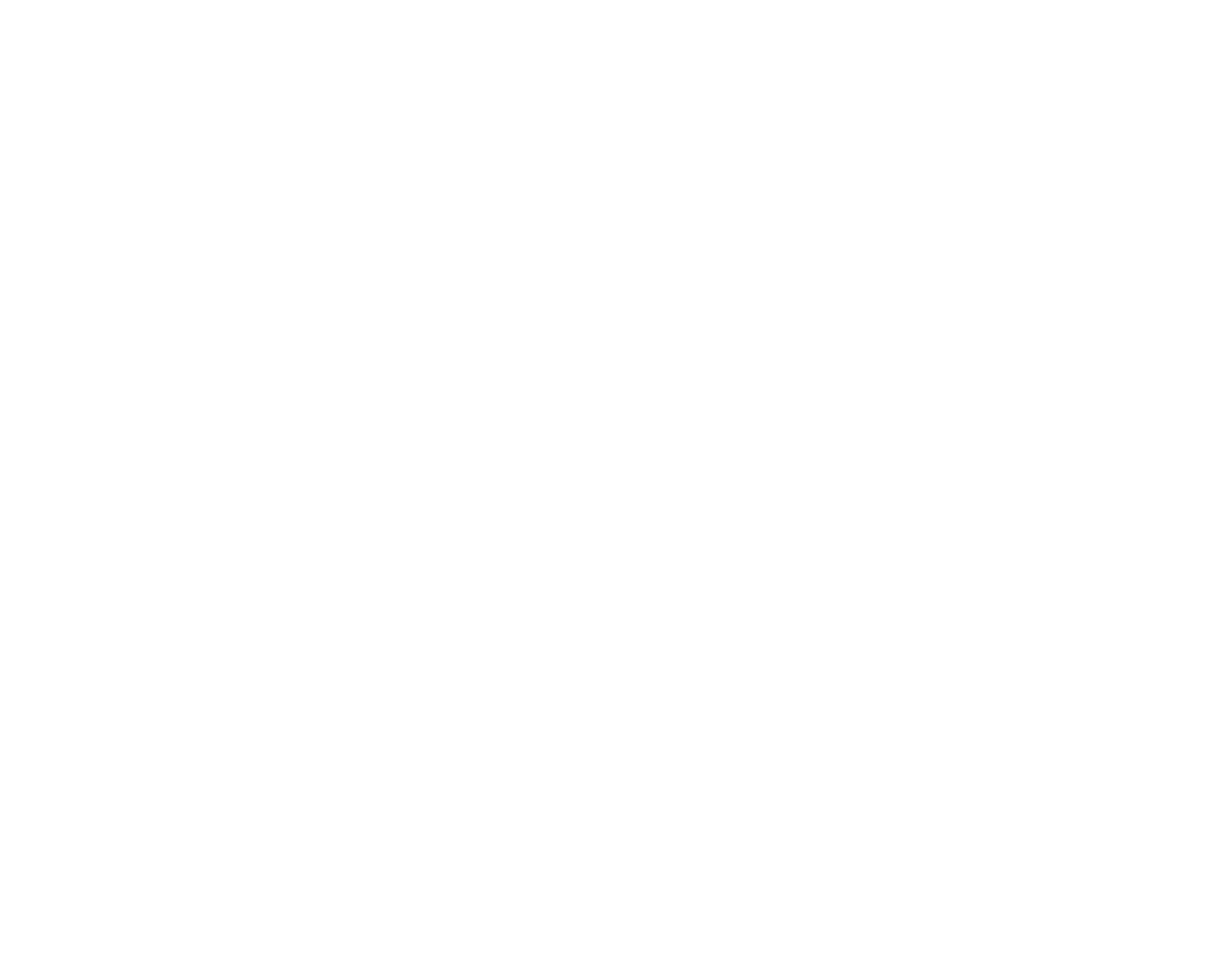### **Table of Contents**

### Section I: Executive Summary **Page 5** and the section I: Executive Summary Percent of Your Students Ready for College-Level Coursework Five Year Trends—Percent of Students Who Met College Readiness Benchmarks Five Year Trends—Average ACT Scores Five Year Trends—Average ACT Scores by Level of Preparation Five Year Trends—Percent and Average Composite Score by Race/Ethnicity Percent of Students in College Readiness Standards Score Ranges Average ACT College Reportable Scores by Test Session Duration Percent of Students Who Met College Readiness Benchmark Scores by Test Session Duration Section II: Academic Achievement **Page 11** Page 11 ACT Score Distributions, Cumulative Percentages, Averages, and Quartile Values Average ACT Composite Scores for Race/Ethnicity by Level of Preparation Average ACT Scores by Race/Ethnicity Percent of Students in College Readiness Standards Score Ranges Average ACT Scores by Gender Percent of Students Who Met College Readiness Benchmark Scores by Gender College Readiness Benchmark Percent and Average ACT Scores by Overall High School Curriculum College Readiness Benchmark Percent and Average ACT Scores by Content-Specific Curriculum Section III: College Readiness & Impact of Course Rigor Page 17 Percent of Students Who Met ACT College Readiness Benchmark Scores by Race/Ethnicity Average ACT Scores and Average ACT Score Changes by Common Course Patterns College Readiness Percents by Common Course Patterns Section IV: Career and Educational Aspirations **Page 25** Page 25 Distribution of Planned Educational Majors for All Students by College Plans Average ACT Composite Scores for Racial/Ethnic Groups by Post-Secondary Educational Aspirations Students' Score Report Preferences at Time of Testing Section V: Optional Writing Test Results **Page 29** Page 29 Average ACT English and Writing Scores by Race/Ethnicity and Gender for students who took ACT Writing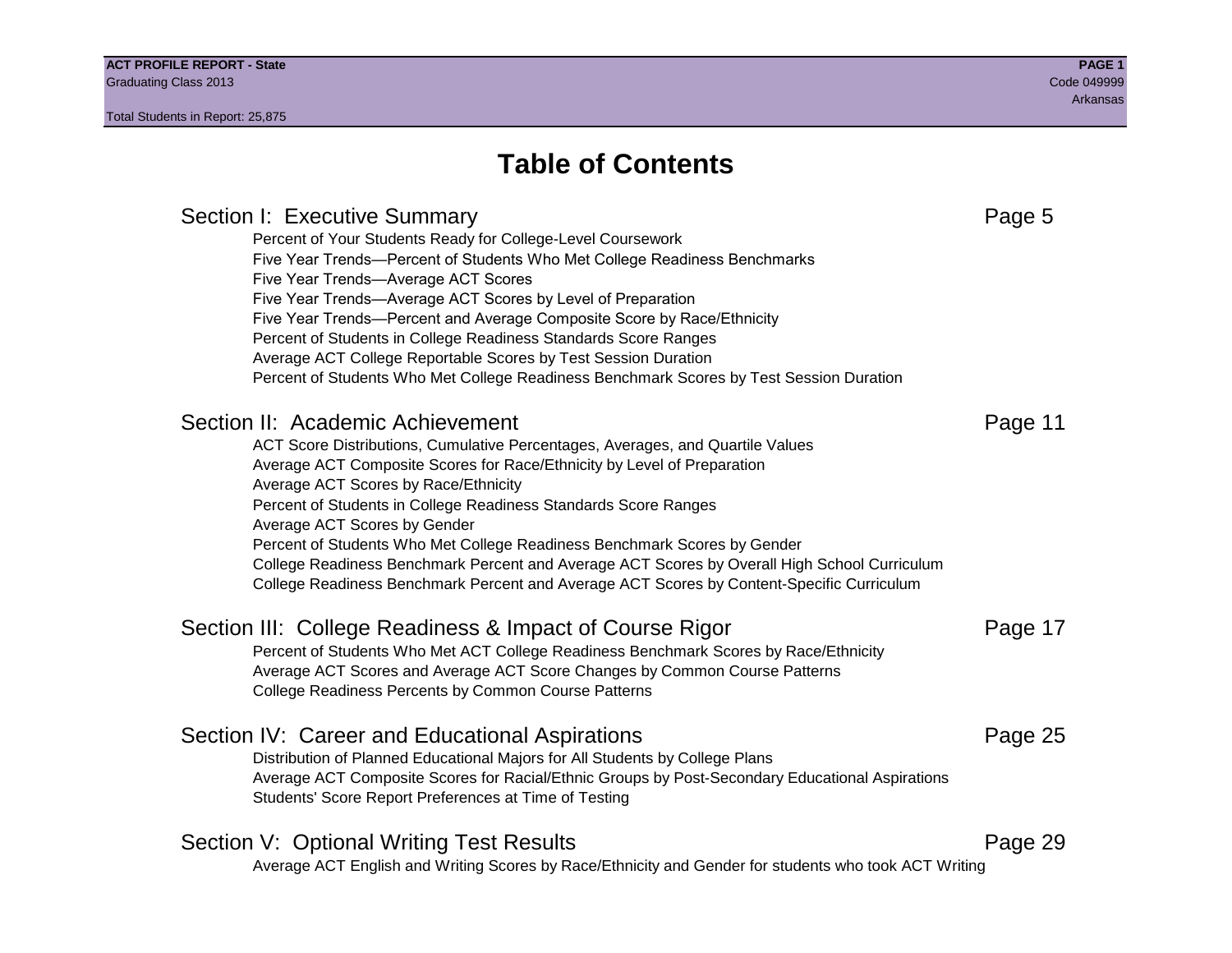This report provides information about the performance of your 2013 graduating seniors who took the ACT as sophomores, juniors, or seniors; and self-reported at the time of testing that they were scheduled to graduate in 2013. Beginning with the Graduating Class of 2013, all students whose scores are college reportable, both standard and extended time tests, are now included in the report.

This report focuses on:

**Performance** - student test performance in the context of college readiness

**Access** - number of your graduates exposed to college entrance testing and the percent of race/ethnicity participation

**Course Selection** - percent of students pursuing a core curriculum

**Course Rigor** - impact of rigorous coursework on achievement

**College Readiness** - percent of students meeting ACT College Readiness Benchmark Scores in each content area

**Awareness** - extent to which student aspirations match performance

**Articulation** - colleges and universities to which your students send test results

Each year, test data for a school, district, and the state represents a different cohort of students. ACT encourages educators to focus on trends (3, 5, 10 years), not year-to-year changes. Such changes can represent normal – even expected – fluctuations. On the other hand, trend lines offer more insight into what is happening in a school, district, or the state.

Furthermore, ACT encourages educators to measure student performance in the context of college readiness measures. The focus should be on the number and percentage of students who met or exceeded ACT's College Readiness Benchmark Scores, a measure that is much more meaningful and understandable than an average composite score for a group of students.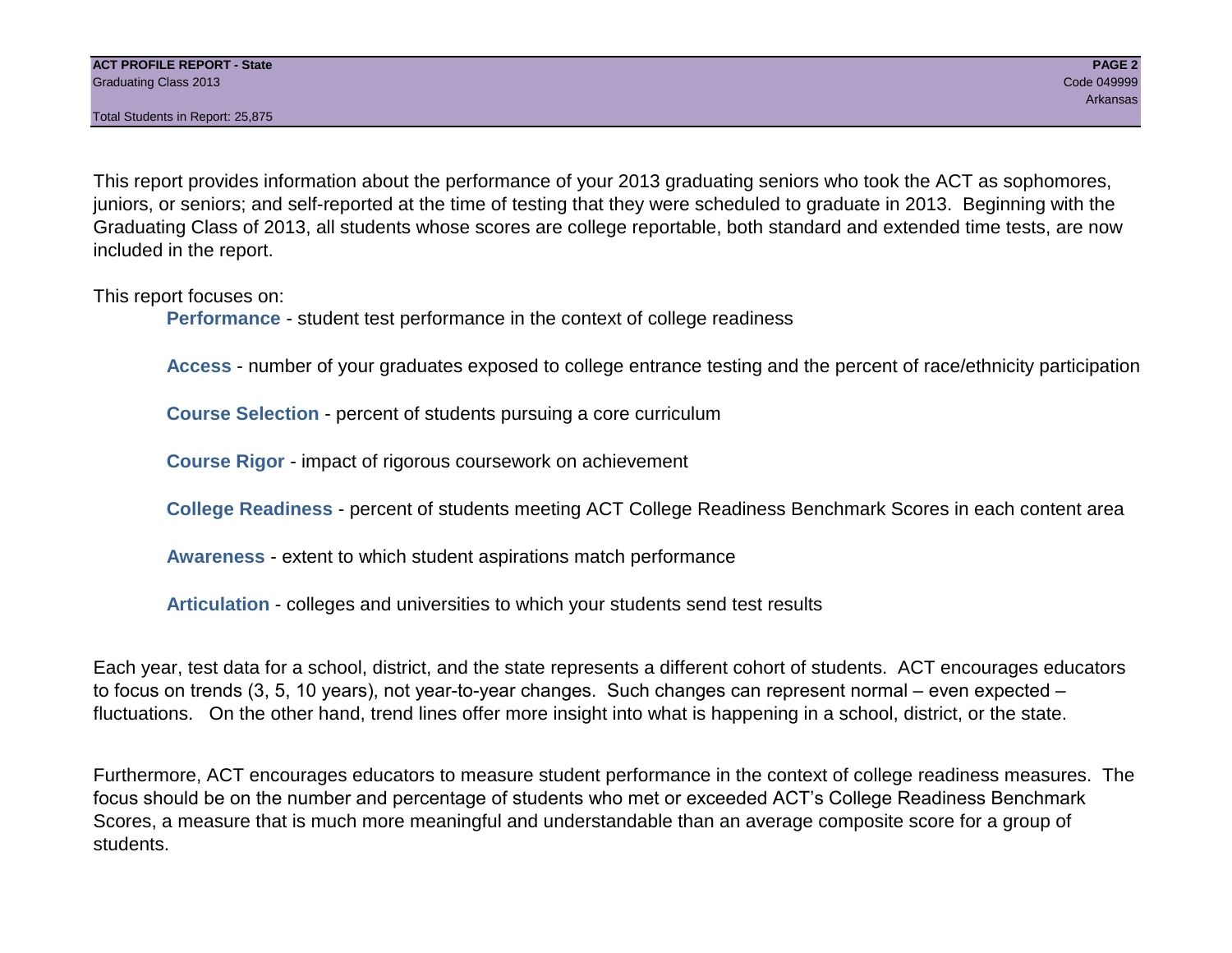### **The ACT is a curriculum-based measure of college readiness. ACT components include:**

Tests of academic achievement in English, math, reading, science, and writing (optional) High school grade and course information Student Profile Section Career Interest Inventory

### **The ACT:**

Every few years, ACT conducts the **ACT National Curriculum Survey** to ensure its curriculum-based assessment tools accurately measure the skills high school teachers teach and instructors of entry-level college courses expect. The ACT is the only college readiness test designed to reflect the results of such a survey.

ACT's **College Readiness Standards** are sets of statements intended to help students, parents and educators understand the meaning of test scores. The standards relate test scores to the types of skills needed for success in high school and beyond. They serve as a direct link between what students have learned and what they are ready to do next. The ACT is the only college readiness test for which scores can be tied directly to standards. *Connecting College Readiness Standards to the Classroom* interpretive guides can be found at www.act.org/standard/infoserv.html.

Only the ACT reports **College Readiness Benchmark Scores** – A benchmark score is the minimum score needed on an ACT subject-area test to indicate a 50% chance of obtaining a B or higher or about a 75% chance of obtaining a C or higher in the corresponding credit-bearing college courses, which include English Composition, Algebra, Social Science and Biology. These scores were empirically derived based on the actual performance of students in college. The College Readiness Benchmark Scores, updated for 2013, are:

| <b>College Course/Course Area</b> | <b>ACT Test</b> | Benchmark Score |
|-----------------------------------|-----------------|-----------------|
| <b>English Composition</b>        | English         | 18              |
| Algebra                           | Mathematics     | 22              |
| <b>Social Sciences</b>            | Reading         | 22              |
| Biology                           | Science         | 23              |

For more information, go to www.act.org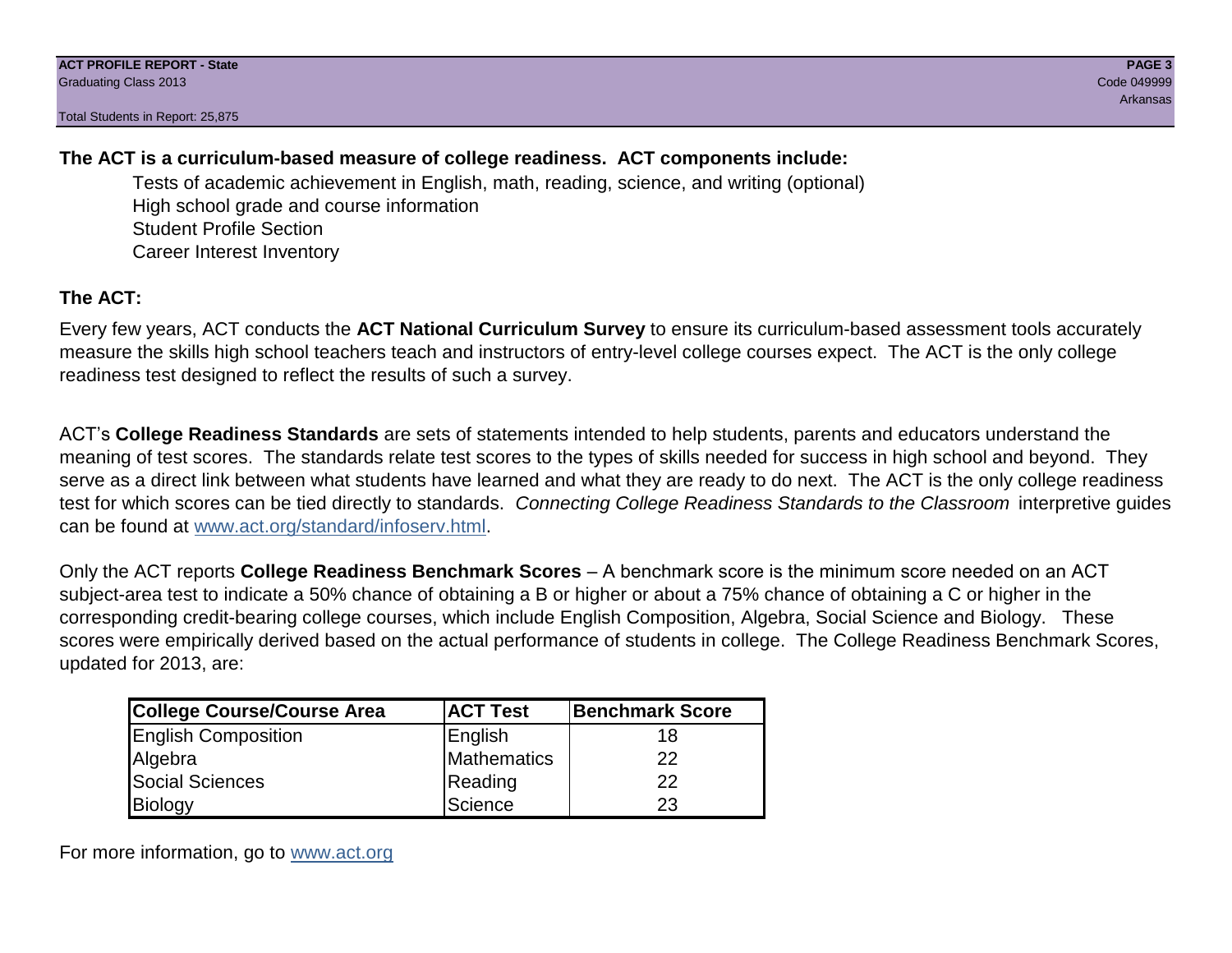#### **How to Improve Scores and Increase College Readiness**

20% of your students met all four ACT College Readiness Benchmark Scores (Table 1.1). To improve students' scores and increase the percentage of students identified as college ready, ACT suggests:

PROVIDING ACCESS FOR ALL STUDENTS TO TAKE THE ACT: 25,875 of your students are included in this report (the 'cohort'). Increasing access insures that more students have the opportunity to consider college and allows the reader to use this report to evaluate how well courses and instructional programs are preparing students for college and work.

MAKING CORE CURRICULUM A PRIORITY: Emphasize the need for all students to develop college and work ready skills, regardless of postsecondary aspirations. 81% of the students in the cohort reported taking courses that would be considered 'Core or More' (Table 1.4).

MAKING SURE STUDENTS ARE TAKING THE RIGHT KINDS OF COURSES: Table 3.2 reports 3% of the cohort took less than three years of math courses. Of these students, 4% were college ready. 9% of the cohort reported taking a course sequence of Algebra I, Algebra II, and Geometry. 8% of these students were college ready. In comparison, 40% of the students who took 3 or more years of math beyond Algebra I, Algebra II, and Geometry were college ready. Getting more students ready for Algebra prior to 9th grade will increase the chances that students will be prepared for and take advanced-level math courses.

Similarly, Table 3.2 reports 9% of the cohort took less than three years of natural science courses. 8% of these students were college ready. In comparison, 32% of students who took at least three years of science coursework were college ready.

EVALUATING RIGOR OF COURSES: Table 2.6 reports the percentage of students falling in each of the ACT College Readiness Standards score ranges. For example, approximately 55% of the cohort fall into the lowest three Mathematics score ranges. To increase these students' achievement, identify the standards they should focus on next by accessing ACT's College Readiness Standards at www.act.org/standard.

PLAN GUIDANCE ACTIVITIES BASED ON STUDENTS' CAREER AND COLLEGE ASPIRATIONS: Data in Tables 4.1 and 4.2 enable the reader to determine if aspirations are consistent with academic performance and whether among students with similar aspirations, academic performance is consistent across racial/ethnic groups.

For more information on interpreting data in this report, or to learn how ACT can help your students improve their readiness for college and the workplace, contact ACT Customer Service at 319-337-1309 or customerservices@act.org.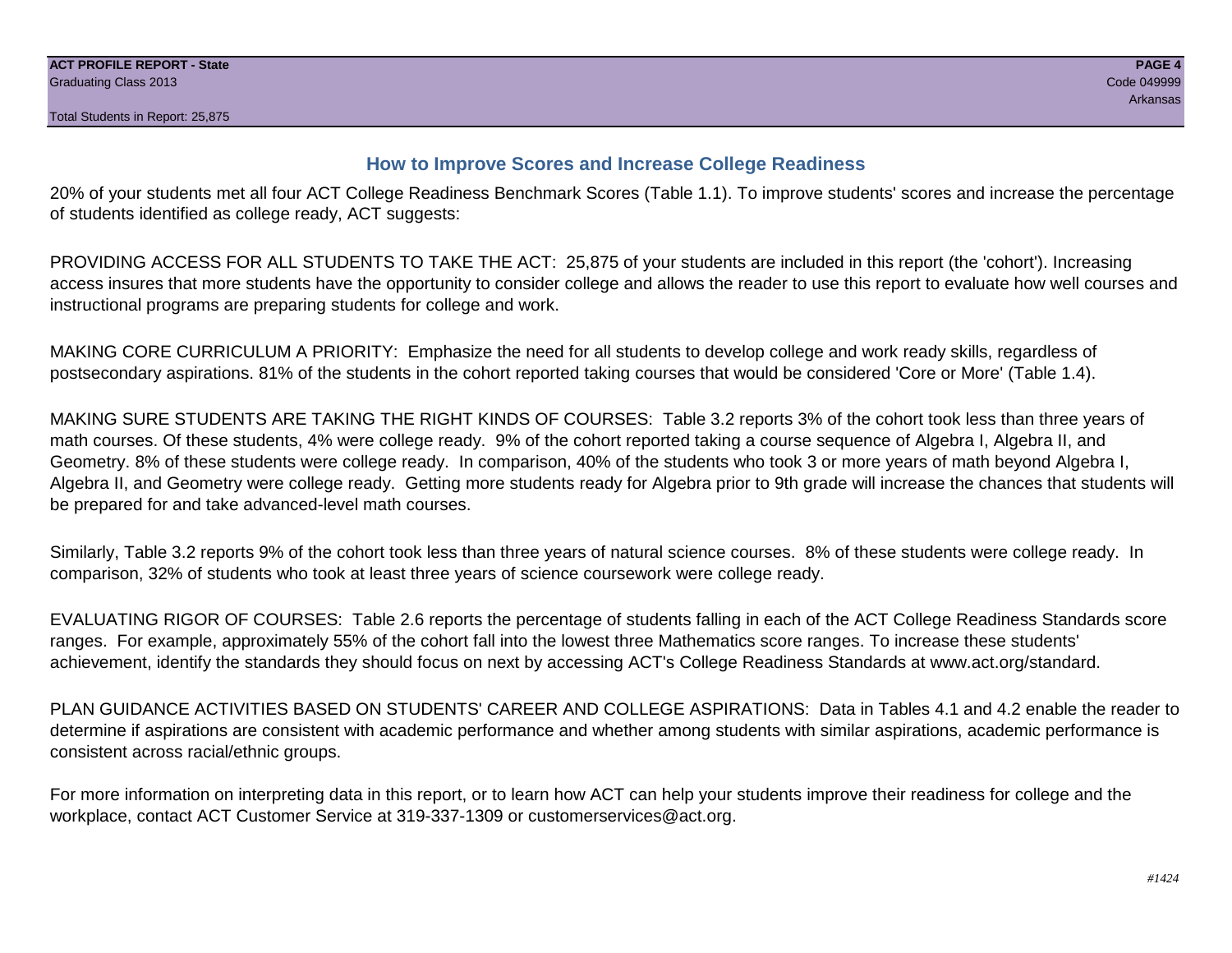**ACT PROFILE REPORT - State: SECTION I, EXECUTIVE SUMMARY PAGE 5** Graduating Class 2013 Code 049999

Total Students in Report: 25,875

Arkansas

## Section I Executive Summary

Beginning with the Graduating Class of 2013, all students whose scores are college reportable, both standard and extended time tests, are now included. Also beginning with the 2013 Graduating Class data, College Readiness Benchmarks for Reading and Science were updated to reflect the most recent college coursework research.

> To find the results of only standard time or extended time test takers, refer to Tables 1.7 and 1.8 on page 10.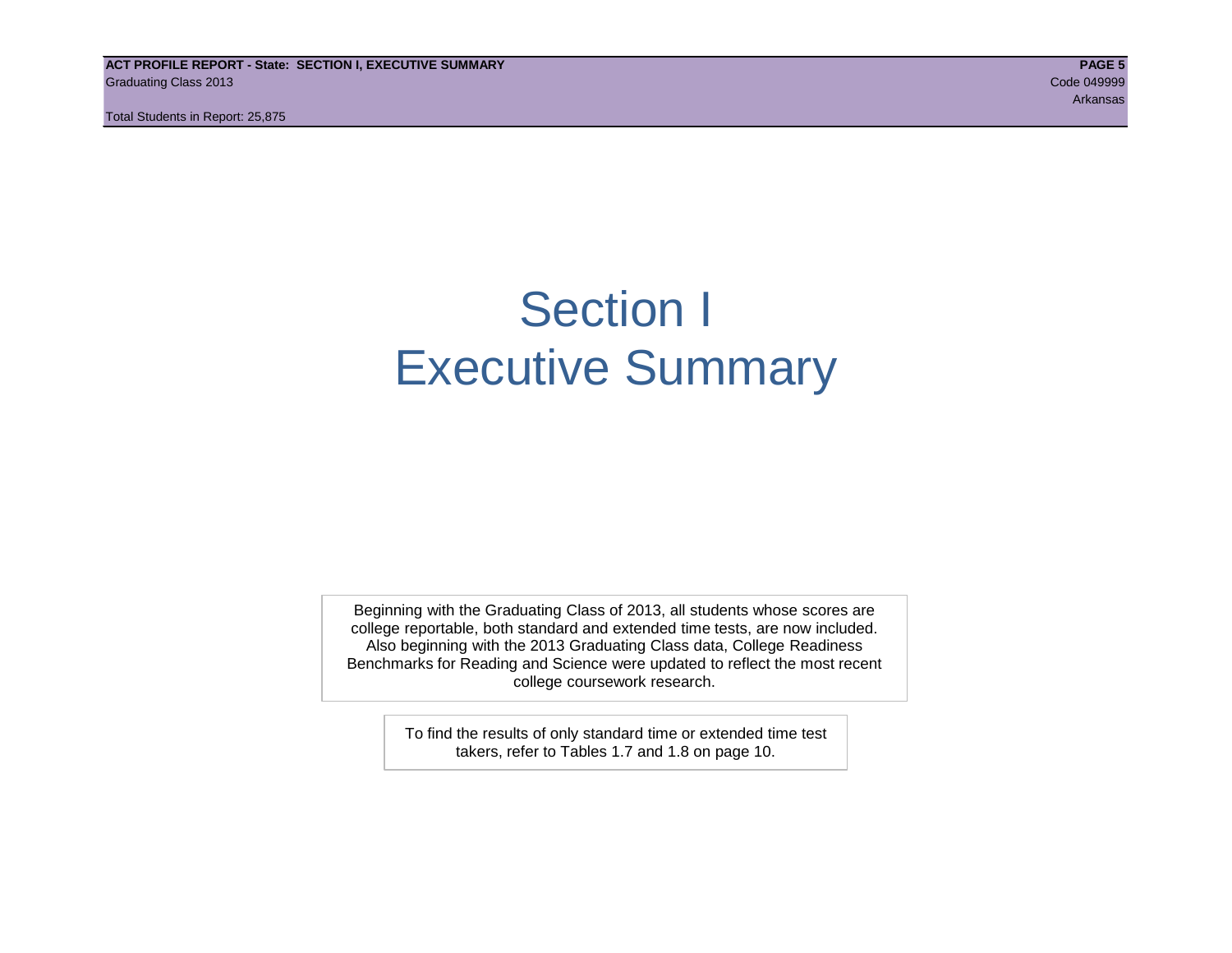#### **ACT PROFILE REPORT - State: SECTION I, EXECUTIVE SUMMARY PAGE 6** Graduating Class 2013 Code 049999

Total Students in Report: 25,875





**A benchmark score is the minimum score needed on an ACT subject-area test to indicate a 50% chance of obtaining a B or higher or about a 75% chance of obtaining a C or higher in the corresponding credit-bearing college course.**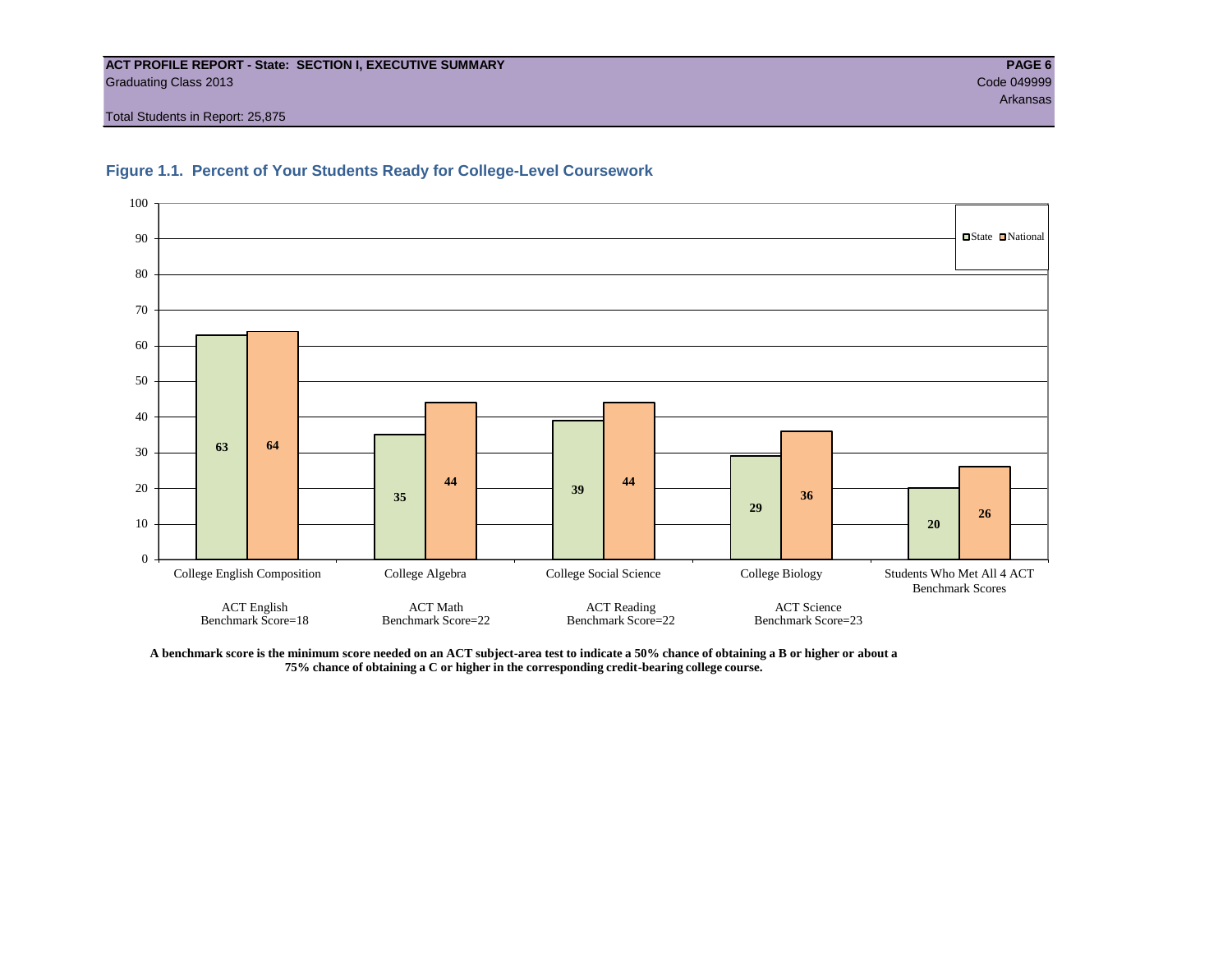#### **ACT PROFILE REPORT - State: SECTION I, EXECUTIVE SUMMARY PAGE 7** Graduating Class 2013 Code 049999

Arkansas at the control of the control of the control of the control of the control of the control of the control of the control of the control of the control of the control of the control of the control of the control of

Total Students in Report: 25,875

|      |              | <b>Number of Students</b> | <b>Percent Who Met Benchmarks</b> |                |    |                    |              |          |                |          |                     |          |  |  |
|------|--------------|---------------------------|-----------------------------------|----------------|----|--------------------|--------------|----------|----------------|----------|---------------------|----------|--|--|
|      |              | <b>Tested</b>             |                                   | <b>English</b> |    | <b>Mathematics</b> | Reading      |          | <b>Science</b> |          | <b>Met All Four</b> |          |  |  |
| Year | <b>State</b> | <b>National</b>           | <b>State</b>                      | National       |    | National           | <b>State</b> | National |                | National | <b>State</b>        | National |  |  |
| 2009 | 22,523       | ,480,469                  | 67                                | 67             | 35 | 42                 | 50           | 53       | 24             | 28       | 18                  | 23       |  |  |
| 2010 | 24,578       | .568.835                  | 64                                | 66             | 35 | 43                 | 47           | 52       | 23             | 29       | 18                  | 24       |  |  |
| 2011 | 27,020       | 1,623,112                 | 61                                | 66             | 33 | 45                 | 44           | 52       | 21             | 30       |                     | 25       |  |  |
| 2012 | 26,058       | .666,017                  | 64                                | 67             | 36 | 46                 | 48           | 52       | 23             | 31       | 19                  | 25       |  |  |
| 2013 | 25,875       | 1,799,243                 | 63                                | 64             | 35 | 44                 | 39           | 44       | 29             | 36       | 20                  | 26       |  |  |

#### **Table 1.1. Five Year Trends—Percent of Students Who Met College Readiness Benchmarks**

#### **Table 1.2. Five Year Trends—Average ACT Scores**

|      |              | <b>Number of Students</b> |              |                |                    | <b>Average ACT Scores</b> |                |                 |                |          |                  |          |  |  |  |
|------|--------------|---------------------------|--------------|----------------|--------------------|---------------------------|----------------|-----------------|----------------|----------|------------------|----------|--|--|--|
|      |              | Tested                    |              | <b>English</b> | <b>Mathematics</b> |                           | <b>Reading</b> |                 | <b>Science</b> |          | <b>Composite</b> |          |  |  |  |
| Year | <b>State</b> | <b>National</b>           | <b>State</b> | National       | State              | National                  | <b>State</b>   | <b>National</b> | <b>State</b>   | National | <b>State</b>     | National |  |  |  |
| 2009 | 22,523       | .480,469                  | 20.6         | 20.6           | 20.1               | 21.0                      | 21.0           | 21.4            | 20.2           | 20.9     | 20.6             | 21.1     |  |  |  |
| 2010 | 24,578       | .568.835                  | 20.1         | 20.5           | 19.9               | 21.0                      | 20.6           | 21.3            | 20.2           | 20.9     | 20.3             | 21.0     |  |  |  |
| 2011 | 27,020       | .623,112                  | 19.6         | 20.6           | 19.7               | 21.1                      | 20.2           | 21.3            | 19.8           | 20.9     | 19.9             | 21.1     |  |  |  |
| 2012 | 26,058       | .666,017                  | 20.0         | 20.5           | 20.0               | 21.1                      | 20.6           | 21.3            | 20.1           | 20.9     | 20.3             | 21.1     |  |  |  |
| 2013 | 25,875       | 1,799,243                 | 19.9         | 20.2           | 19.9               | 20.9                      | 20.5           | 21.1            | 20.1           | 20.7     | 20.2             | 20.9     |  |  |  |

#### **Table 1.3. Five Year Trends—Average ACT Scores Nationwide**

|      | <b>Number of Students</b> |                | <b>Average ACT Scores</b> |         |                |                  |  |  |  |  |  |  |
|------|---------------------------|----------------|---------------------------|---------|----------------|------------------|--|--|--|--|--|--|
| Year | Tested                    | <b>English</b> | <b>Mathematics</b>        | Reading | <b>Science</b> | <b>Composite</b> |  |  |  |  |  |  |
| 2009 | ,480,469                  | 20.6           | 21.0                      | 21.4    | 20.9           | 21.1             |  |  |  |  |  |  |
| 2010 | ,568,835                  | 20.5           | 21.0                      | 21.3    | 20.9           | 21.0             |  |  |  |  |  |  |
| 2011 | ,623,112                  | 20.6           | 21.1                      | 21.3    | 20.9           | 21.1             |  |  |  |  |  |  |
| 2012 | ,666,017                  | 20.5           | 21.1                      | 21.3    | 20.9           | 21.1             |  |  |  |  |  |  |
| 2013 | 1,799,243                 | 20.2           | 20.9                      | 21.1    | 20.7           | 20.9             |  |  |  |  |  |  |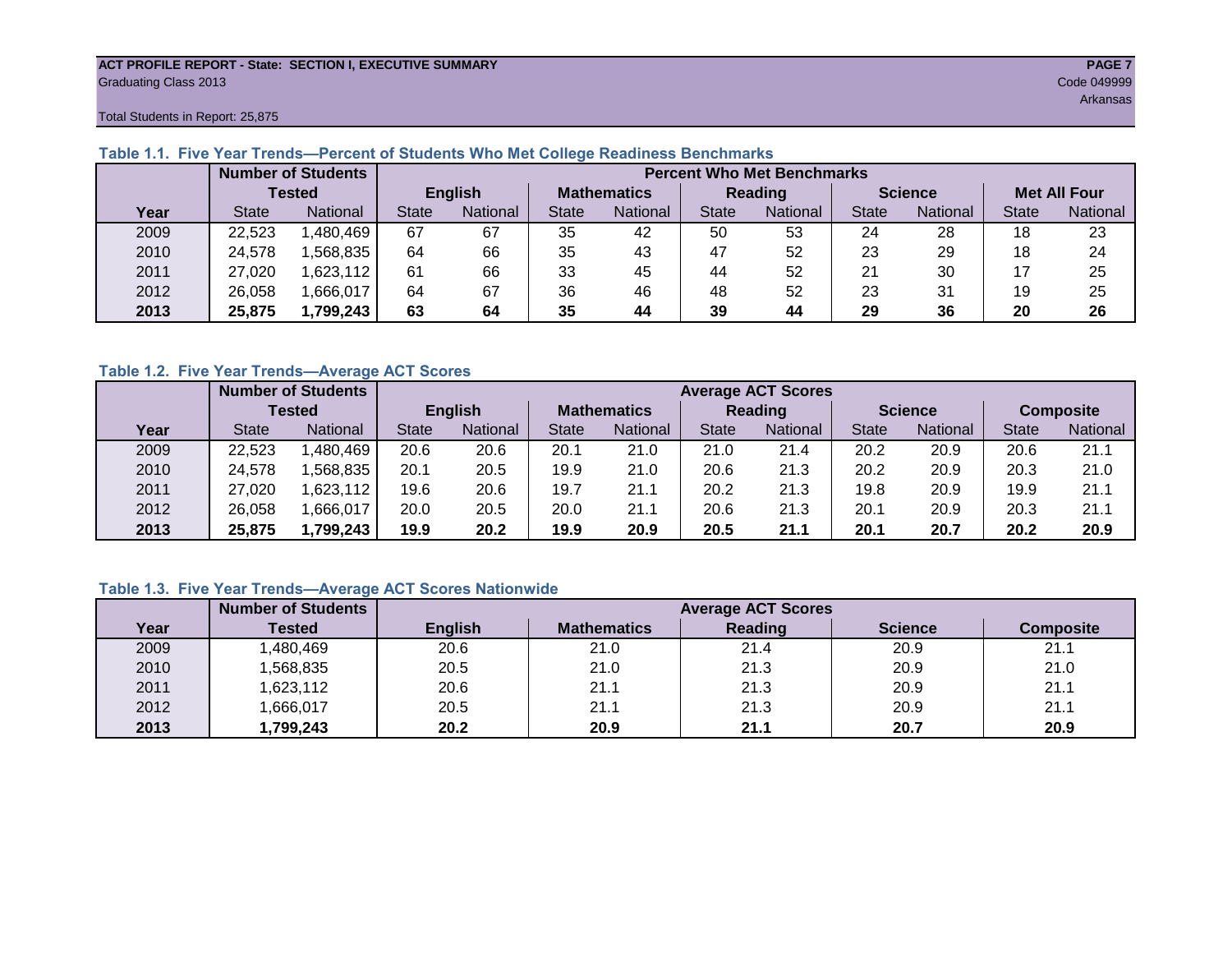#### **ACT PROFILE REPORT - State: SECTION I, EXECUTIVE SUMMARY PAGE 8** Graduating Class 2013 Code 049999

#### Total Students in Report: 25,875

|      |         | <b>Number of Students</b><br>Tested |      | Percent <sup>2</sup> | <b>English</b> |           | <b>Mathematics</b> |           | <b>Reading</b> |           | <b>Science</b> |           | <b>Composite</b> |           |
|------|---------|-------------------------------------|------|----------------------|----------------|-----------|--------------------|-----------|----------------|-----------|----------------|-----------|------------------|-----------|
|      |         |                                     | Core | Less                 |                |           |                    |           |                |           |                |           |                  |           |
|      | Core or | Less than                           | or   | than                 | Core or        | Less than | Core or            | Less than | Core or        | Less than | Core or        | Less than | Core or          | Less than |
| Year | More    | Core                                | More | Core                 | More           | Core      | More               | Core      | More           | Core      | More           | Core      | More             | Core      |
| 2009 | 17,134  | 4,358                               | 76   | 19                   | 21.5           | 17.3      | 20.9               | 17.7      | 21.9           | 18.3      | 21.0           | 17.8      | 21.4             | 17.9      |
| 2010 | 18.829  | 4.431                               | 77   | 18                   | 21.2           | 16.2      | 20.7               | 17.3      | 21.5           | 17.4      | 21.0           | 17.4      | 21.2             | 17.2      |
| 2011 | 20,015  | 5,275                               | 74   | 20                   | 20.9           | 15.8      | 20.5               | 17.1      | 21.2           | 17.1      | 20.7           | 17.0      | 21.0             | 16.9      |
| 2012 | 21.175  | 4.155                               | 81   | 16                   | 21.0           | 16.2      | 20.6               | 17.3      | 21.3           | 17.6      | 20.7           | 17.5      | 21.0             | 17.3      |
| 2013 | 21.049  | 3,962                               | 81   | 15                   | 20.8           | 16.3      | 20.5               | 17.4      | 21.3           | 17.5      | 20.8           | 17.4      | 21.0             | 17.3      |

#### **Table 1.4. Five Year Trends—Average ACT Scores by Level of Preparation**

<sup>1</sup>"Core or More" results correspond to students taking four or more years of English AND three or more years each of math, social studies, and natural science.

 $2$ Percent of all students tested. Numbers will not add up to 100% due to student non-response.

#### **Table 1.5. Five Year Trends—Percent and Average Composite Score by Race/Ethnicity**

|                                        | 2009   |     |      | 2010   |               |      | 2011   |     |      | 2012   |     |      | 2013   |     |      |
|----------------------------------------|--------|-----|------|--------|---------------|------|--------|-----|------|--------|-----|------|--------|-----|------|
|                                        | N.     | %   | Avg  |        | $\frac{9}{6}$ | Avg  | N      | %   | Avg  | N      | %   | Ava  | N      | %   | Avg  |
| <b>All Students</b>                    | 22.523 | 100 | 20.6 | 24.578 | 100           | 20.3 | 27.020 | 100 | 19.9 | 26.058 | 100 | 20.3 | 25.875 | 100 | 20.2 |
| Black/African American                 | 3,922  |     | 16.7 | 4.415  | 18            | 16.6 | 4,880  | 18  | 16.6 | 4,677  | 18  | 16.9 | 4,403  | 17  | 16.7 |
| American Indian/Alaska Native          | 239    |     | 20.9 | 269    |               | 20.6 | 274    |     | 19.8 | 178    |     | 19.7 | 161    |     | 19.5 |
| White                                  | 15,968 | 71  | 21.6 | 17.027 | 69            | 21.4 | 17.526 | 65  | 21.  | 17.282 | 66  | 21.4 | 16.784 | 65  | 21.4 |
| Hispanic/Latino                        | 885    |     | 18.8 | l.116  | 5             | 18.6 | .666   | 6   | 18.5 | .776   |     | 18.7 | 2,005  | 8   | 18.9 |
| Asian                                  | 409    |     | 22.0 | 462    | ີ             | 22.0 | 492    |     | 21.4 | 433    | ົ   | 21.3 | 416    |     | 22.1 |
| Native Hawaiian/Other Pacific Islander |        |     |      |        | 0             |      | 19     | 0   | 19.3 | 28     | 0   | 18.9 | 37     |     | 18.2 |
| Two or more races                      | 304    |     | 21.5 | 367    |               | 20.3 | 601    | 2   | 20.6 | 758    | 3   | 20.7 | 920    |     | 20.8 |
| Prefer not to respond/No response      | 796    |     | 20.9 | 922    | 4             | 19.4 | .562   | 6   | 18.1 | 926    | 4   | 19.3 | 1,149  |     | 19.0 |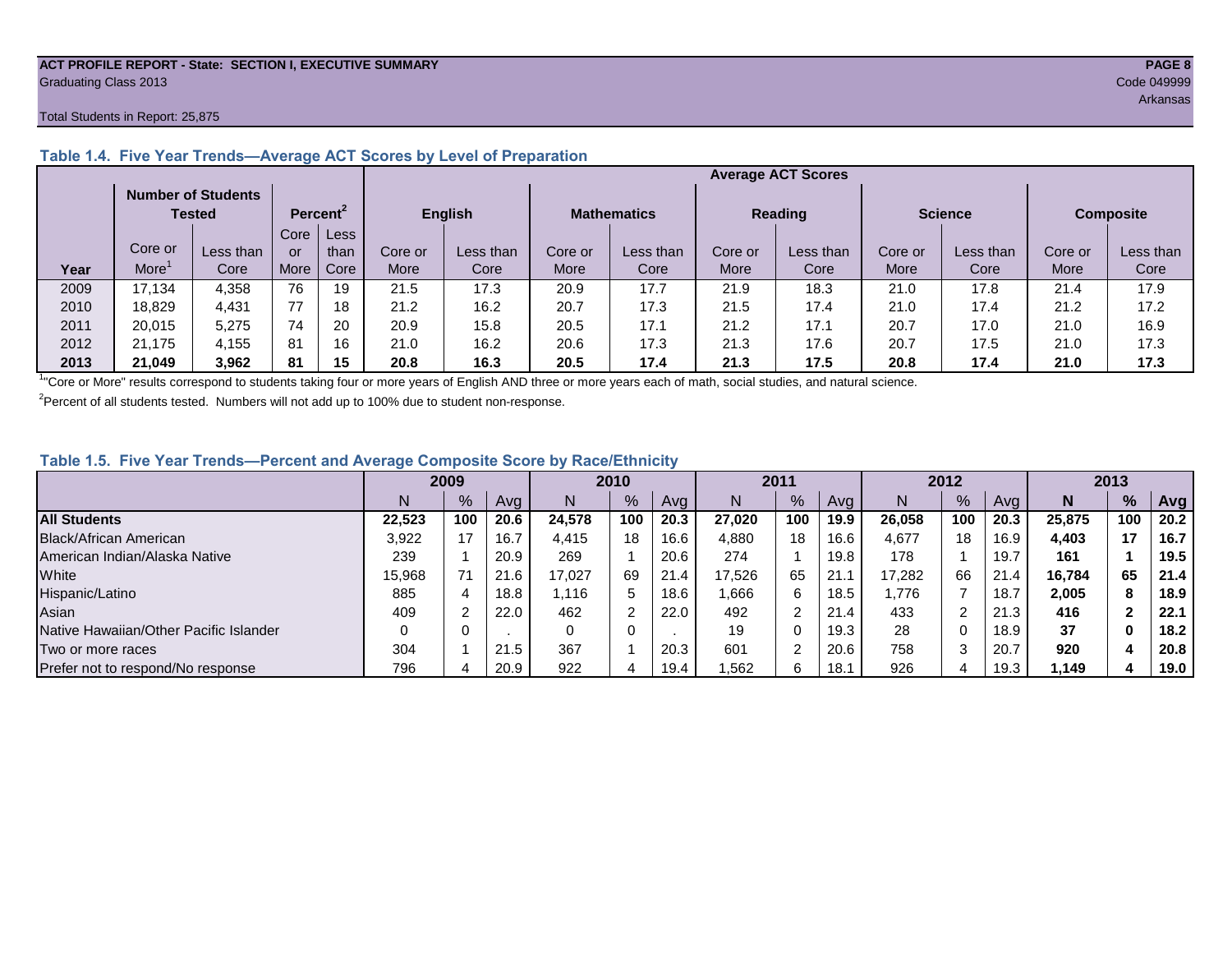#### **ACT PROFILE REPORT - State: SECTION I, EXECUTIVE SUMMARY PAGE 9** Code 049999 Craduating Class 2013

Arkansas

#### Total Students in Report: 25,875

#### **Table 1.6. Percent of Students in College Readiness Standards Score Ranges**

| <b>CRS</b>       | <b>English</b>          | <b>Mathematics</b>             | Reading              | <b>Science</b>       |  |  |  |
|------------------|-------------------------|--------------------------------|----------------------|----------------------|--|--|--|
| Range            | (Benchmark = $18$ )     | (Benchmark = $22$ )            | $(Benchmark = 22)$   | (Benchmark = $23$ )  |  |  |  |
|                  | 100%                    | 100%                           | 100%                 | 100%                 |  |  |  |
| $1 - 12$         | 50%<br>13%<br>12%       | 50%<br>$1\%$<br>$1\%$          | 50%<br>$8\%$<br>8%   | 50%<br>7%<br>6%      |  |  |  |
|                  | $0\%$                   | $0\%$                          | $0\%$                | $0\%$                |  |  |  |
| $13 - 15$        | 100%                    | 100%                           | 100%                 | 100%                 |  |  |  |
|                  | 50%<br>15%<br>13%       | 50%<br>14%<br>14%              | 50%<br>15%<br>13%    | 50%<br>12%<br>10%    |  |  |  |
|                  | $0\%$                   | $0\%$                          | $0\%$                | $0\%$                |  |  |  |
|                  | 100%                    | 100%                           | 100%                 | 100%                 |  |  |  |
| 16-19            | 50%<br>20%<br>18%       | 40%<br>33%<br>50%              | 50%<br>24%<br>21%    | 27%<br>50%<br>23%    |  |  |  |
|                  | $0\%$                   | 0%                             | $0\%$                | $0\%$                |  |  |  |
|                  | 100%                    | 100%                           | 100%                 | 100%                 |  |  |  |
| $20 - 23$        | 26%<br>50%<br>25%       | 50%<br>21%<br>19%              | 50%<br>24%<br>24%    | 31%<br>30%<br>50%    |  |  |  |
|                  | $0\%$                   | 0%                             | $0\%$                | $0\%$                |  |  |  |
|                  | 100%                    | 100%                           | 100%                 | 100%                 |  |  |  |
| 24-27            | 50%<br>16%<br>16%       | 50%<br>21%<br>18%              | 50%<br>15%<br>15%    | 50%<br>20%<br>18%    |  |  |  |
|                  | $0\%$                   | 0%                             | $0\%$                | $0\%$                |  |  |  |
|                  | 100%                    | 100%                           | 100%                 | 100%                 |  |  |  |
| 28-32            | 50%<br>10%<br>8%        | 50%<br>$9\%$                   | 50%<br>13%<br>11%    | 50%<br>$8\%$         |  |  |  |
|                  | $0\%$                   | 5%<br>$0\%$                    | $0\%$                | $5\%$<br>$0\%$       |  |  |  |
|                  | 100%                    | 100%                           | 100%                 | 100%                 |  |  |  |
| 33-36            | 50%                     | 50%                            | 50%                  | 50%                  |  |  |  |
|                  | $5\%$<br>$4\%$<br>$0\%$ | 3%<br>1%<br>0%                 | 5%<br>$4\%$<br>$0\%$ | $1\%$<br>2%<br>$0\%$ |  |  |  |
|                  | 100%                    | 100%                           | 100%                 | 100%                 |  |  |  |
| % At or Above    | 64%<br>63%              | 44%                            | 44%                  |                      |  |  |  |
| <b>Benchmark</b> | 50%                     | 35%<br>50%                     | 39%<br>50%           | 36%<br>50%<br>29%    |  |  |  |
|                  | $0\%$                   | $0\%$                          | $0\%$                | $0\%$                |  |  |  |
|                  |                         | $=$ State<br><b>The Common</b> | = National           |                      |  |  |  |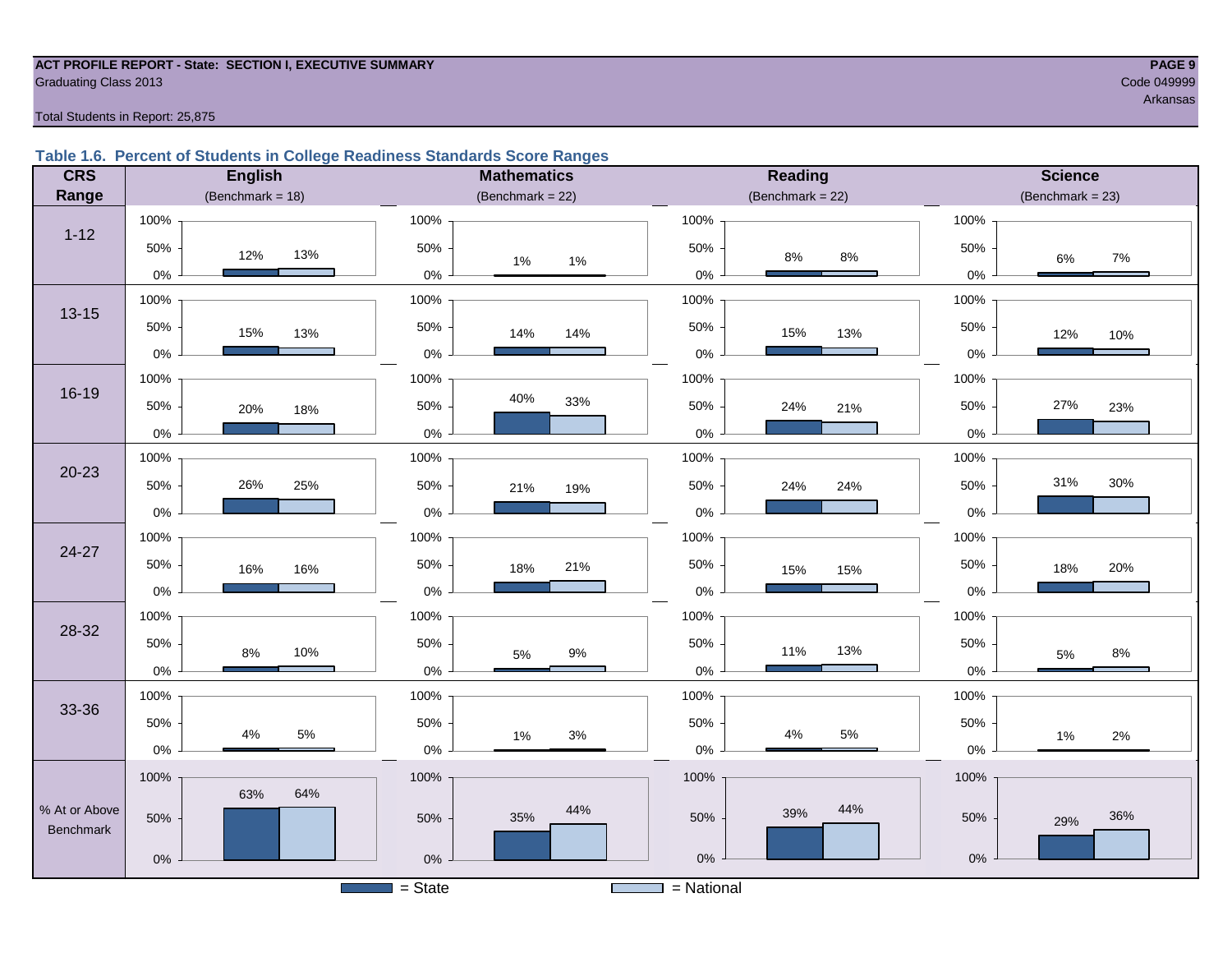#### **ACT PROFILE REPORT- State: SECTION II, ACADEMIC ACHIEVEMENT PAGE 10** Graduating Class 2013 Code 049999

Total Students in Report: 25,875

| <b>Student Group</b> | <b>Test Session</b>  |           |         |         |             | <b>Average ACT Scores</b> |         |           |
|----------------------|----------------------|-----------|---------|---------|-------------|---------------------------|---------|-----------|
|                      | <b>Duration</b>      | N         | Percent | English | Mathematics | Reading                   | Science | Composite |
|                      | <b>Standard Time</b> | 25,183    | 97      | 20.1    | 20.0        | 20.6                      | 20.2    | 20.4      |
| <b>State</b>         | <b>Extended Time</b> | 692       | 3       | 14.3    | 16.3        | 16.5                      | 16.1    | 15.9      |
|                      | Total                | 25,875    | 100     | 19.9    | 19.9        | 20.5                      | 20.1    | 20.2      |
|                      | <b>Standard Time</b> | 1,727,041 | 96      | 20.4    | 21.0        | 21.3                      | 20.9    | 21.0      |
| <b>National</b>      | <b>Extended Time</b> | 72,202    | 4       | 15.9    | 17.7        | 18.1                      | 17.9    | 17.5      |
|                      | Total                | ,799,243  | 100     | 20.2    | 20.9        | 21.1                      | 20.7    | 20.9      |

#### **Table 1.7. Average ACT College Reportable Scores by Test Session Duration**

#### **Table 1.8. Percent of Students Who Met College Readiness Benchmark Scores by Test Session Duration**

| <b>Student Group</b> | <b>Test Session</b>  |         | Met         |         |         |          |
|----------------------|----------------------|---------|-------------|---------|---------|----------|
|                      | <b>Duration</b>      | English | Mathematics | Reading | Science | All Four |
|                      | Standard Time        | 64      | 36          | 40      | 30      | 20       |
| <b>State</b>         | <b>Extended Time</b> | 28      |             | 21      | 12      |          |
|                      | Total                | 63      | 35          | 39      | 29      | 20       |
|                      | <b>Standard Time</b> | 65      | 45          | 45      | 37      | 27       |
| <b>National</b>      | <b>Extended Time</b> | 35      | 20          | 28      | 20      | 13       |
|                      | Total                | 64      | 44          | 44      | 36      | 26       |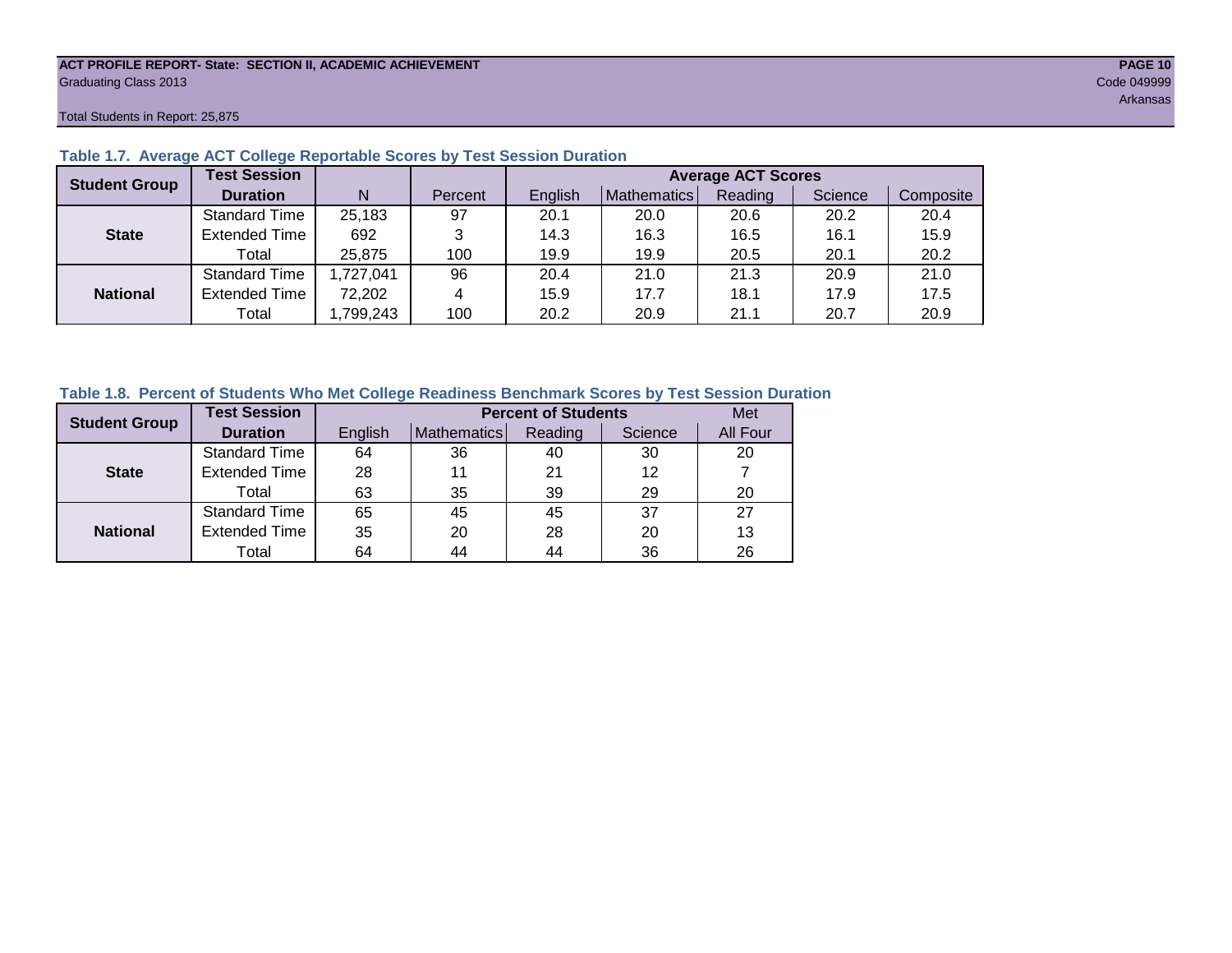# Section II Academic Achievement

Beginning with the Graduating Class of 2013, all students whose scores are college reportable, both standard and extended time tests, are now included. Also beginning with the 2013 Graduating Class data, College Readiness Benchmarks for Reading and Science were updated to reflect the most recent college coursework research.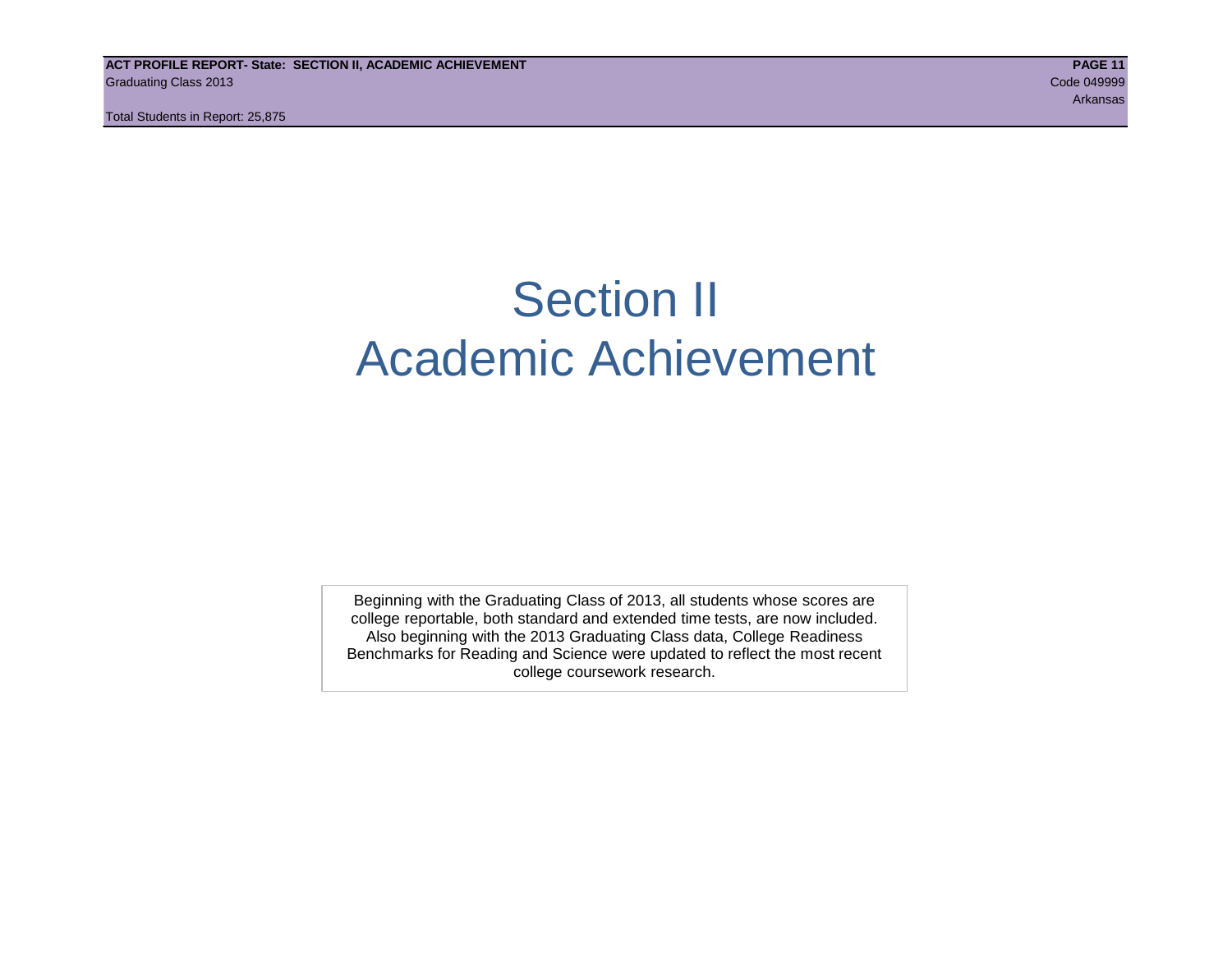#### **ACT PROFILE REPORT- State: SECTION II, ACADEMIC ACHIEVEMENT PAGE 12 Graduating Class 2013** Code 049999

Total Students in Report: 25,875

|  | Table 2.1. ACT Score Distributions, Cumulative Percentages (CP <sup>1</sup> ), and Score Averages |  |  |  |
|--|---------------------------------------------------------------------------------------------------|--|--|--|
|  |                                                                                                   |  |  |  |

| <b>ACT Scale</b>      |          | <b>English</b> |                | <b>Mathematics</b> |                  | <b>Reading</b> |           | <b>Science</b> |                | <b>Composite</b><br><b>ACT Scale</b> |                |
|-----------------------|----------|----------------|----------------|--------------------|------------------|----------------|-----------|----------------|----------------|--------------------------------------|----------------|
| <b>Score</b>          | N        | CP             | ${\sf N}$      | $\mathsf{CP}$      | $\mathsf{N}$     | CP             | ${\sf N}$ | CP             | N              | $\mathsf{CP}$                        | <b>Score</b>   |
| 36                    | 55       | 100            | 15             | 100                | $\overline{123}$ | 100            | 51        | 100            | $\overline{5}$ | 100                                  | 36             |
| 35                    | 261      | 100            | 58             | 100                | 146              | 100            | 67        | 100            | 24             | 100                                  | 35             |
| 34                    | 233      | 99             | 88             | 100                | 326              | 99             | 85        | 100            | 70             | 100                                  | 34             |
| 33                    | 366      | 98             | 97             | 99                 | 359              | 98             | 54        | 99             | 126            | 100                                  | 33             |
| 32                    | 302      | 96             | 114            | 99                 | 447              | 96             | 171       | 99             | 227            | 99                                   | $32\,$         |
| 31                    | 366      | 95             | 106            | 99                 | 627              | 95             | 209       | 98             | 253            | 98                                   | 31             |
| 30                    | 492      | 94             | 225            | $98\,$             | 521              | 92             | 288       | $98\,$         | 399            | 97                                   | 30             |
| 29                    | 416      | 92             | 278            | 97                 | 605              | 90             | 315       | 96             | 481            | 96                                   | 29             |
| 28                    | 603      | 90             | 527            | 96                 | 619              | 88             | 375       | 95             | 645            | 94                                   | 28             |
| 27                    | 657      | 88             | 755            | 94                 | 682              | 85             | 646       | 94             | 783            | 91                                   | $27\,$         |
| 26                    | 945      | 86             | 1,134          | 91                 | 760              | 83             | 662       | 91             | 977            | 88                                   | 26             |
| 25                    | 1,170    | 82             | 1,272          | 87                 | 820              | 80             | 1,383     | 89             | 1,131          | 85                                   | 25             |
| 24                    | 1,285    | 77             | 1,561          | 82                 | 1,658            | 77             | 1,932     | 83             | 1,368          | 80                                   | 24             |
| 23                    | 1,315    | $72\,$         | 1,441          | ${\bf 76}$         | 1,148            | 70             | 1,380     | 76             | 1,442          | 75                                   | 23             |
| 22                    | 1,572    | 67             | 1,428          | $70\,$             | 1,322            | 66             | 1,995     | $71$           | 1,749          | 69                                   | 22             |
| 21                    | 1,758    | 61             | 1,241          | 65                 | 2,013            | 61             | 2,535     | 63             | 1,928          | 63                                   | 21             |
| 20                    | 2,096    | 54             | 1,350          | 60                 | 1,679            | 53             | 2,237     | 53             | 2,026          | 55                                   | 20             |
| 19                    | 1,303    | 46             | 1,715          | 55                 | 1,679            | 46             | 2,199     | 44             | 2,149          | 47                                   | 19             |
| 18                    | 1,148    | 41             | 1,906          | 48                 | 1,871            | 40             | 2,172     | 36             | 1,898          | 39                                   | 18             |
| 17                    | 1,167    | 37             | 3,015          | 41                 | 1,199            | 33             | 1,335     | 28             | 1,823          | 32                                   | 17             |
| 16                    | 1,495    | $32\,$         | 3,635          | 29                 | 1,399            | 28             | 1,179     | $22\,$         | 1,725          | 25                                   | 16             |
| 15                    | 1,613    | 27             | 2,316          | 15                 | 1,484            | 23             | 1,170     | 18             | 1,546          | 18                                   | 15             |
| 14                    | 1,200    | 20             | 1,072          | $\,6$              | 1,189            | 17             | 956       | 13             | 1,233          | 12                                   | 14             |
| 13                    | 975      | 16             | 338            | $\mathbf 2$        | 1,131            | 12             | 862       | $10$           | 969            | $\overline{7}$                       | 13             |
| 12                    | 715      | 12             | 132            | $\mathbf{1}$       | 1,042            | 8              | 598       | $\,6$          | 587            | 3                                    | 12             |
| 11                    | 732      | 9              | 47             |                    | 484              | 4              | 465       | 4              | 241            | 1                                    | 11             |
| 10                    | 683      | 6              | 4              |                    | 335              | 2              | 362       | $\overline{2}$ | 54             | $\overline{1}$                       | 10             |
| 9                     | 458      | Δ              | 1              |                    | 97               |                | 125       | 1              | 11             |                                      | 9              |
| 8                     | 296      | $\overline{2}$ | $\Omega$       |                    | 58               |                | 36        |                | $\overline{2}$ |                                      | 8              |
| $\overline{7}$        | 135      |                |                |                    | 34               |                | 14        |                | 2              |                                      | $\overline{7}$ |
| 6                     | 48       |                | 1              |                    | 11               |                | 10        | 1              | $\mathbf{1}$   |                                      | $6\phantom{1}$ |
| 5                     | 11       |                | 0              |                    | $\mathbf 0$      |                | 4         |                | $\mathbf 0$    |                                      | 5              |
| $\boldsymbol{\Delta}$ | 4        |                | $\overline{c}$ |                    | 5                |                | $\Omega$  |                | $\mathbf 0$    |                                      |                |
| 3                     | 0        |                | $\mathbf 0$    |                    |                  |                | 3         | 1              | $\mathbf 0$    |                                      | 3              |
| $\overline{2}$        | 0        |                | $\mathbf 0$    |                    |                  |                | 0         | -1             | $\mathbf 0$    |                                      | $\overline{2}$ |
|                       | $\Omega$ |                | $\Omega$       |                    | $\Omega$         | 1              | $\Omega$  | 1              | $\Omega$       | $\overline{1}$                       | Avg (SD)       |
| Avg (SD)              |          | 19.9(6.2)      |                | 19.9(4.5)          |                  | 20.5(6.0)      |           | 20.1(4.9)      |                | 20.2(4.9)                            |                |

Arkansas at the control of the control of the control of the control of the control of the control of the control of the control of the control of the control of the control of the control of the control of the control of

<sup>1</sup>CP is the cumulative percent of students at or below a score point.

Note: Shaded portions of columns identify the students who met/exceeded the ACT College Readiness Benchmark Scores.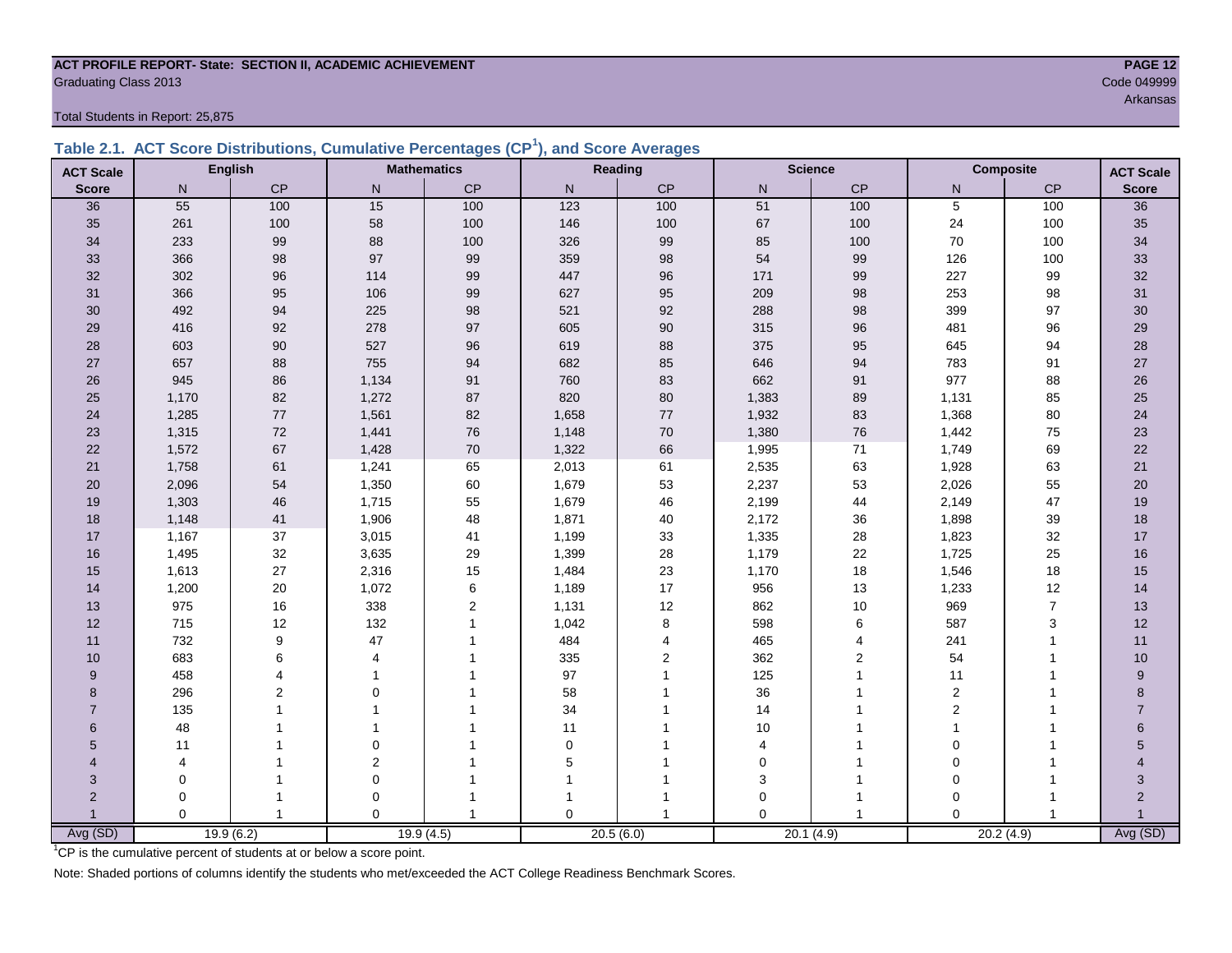#### **ACT PROFILE REPORT- State: SECTION II, ACADEMIC ACHIEVEMENT PAGE 13** Graduating Class 2013 Code 049999

#### Total Students in Report: 25,875

|                  | ,,,                     |                |                          |           |                        |     |                        |                |                       |                |                            |                |                        |           |                  |
|------------------|-------------------------|----------------|--------------------------|-----------|------------------------|-----|------------------------|----------------|-----------------------|----------------|----------------------------|----------------|------------------------|-----------|------------------|
|                  |                         | <b>English</b> |                          |           |                        |     | Reading                |                |                       |                | <b>Mathematics</b>         |                |                        |           |                  |
|                  |                         |                |                          |           | <b>Social Studies/</b> |     |                        |                | <b>Pre/Elementary</b> |                | <b>Algebra/ Coordinate</b> |                | <b>Plane Geometry/</b> |           |                  |
| <b>ACT Scale</b> | <b>Usage/ Mechanics</b> |                | <b>Rhetorical Skills</b> |           | <b>Sciences</b>        |     | <b>Arts/Literature</b> |                | Algebra               |                | <b>Geometry</b>            |                | <b>Trigonometry</b>    |           | <b>ACT Scale</b> |
| <b>Score</b>     | N                       | <b>CP</b>      | N.                       | <b>CP</b> | $\mathsf{N}$           | CP  | N.                     | CP             | N                     | <b>CP</b>      | N                          | <b>CP</b>      | N                      | <b>CP</b> | <b>Score</b>     |
| 18               | 634                     | 100            | 291                      | 100       | 414                    | 100 | 663                    | 100            | 516                   | 100            | 49                         | 100            | 75                     | 100       | 18               |
| 17               | 1,020                   | 98             | 328                      | 99        | 1,129                  | 98  | 841                    | 97             | 634                   | 98             | 88                         | 100            | 37                     | 100       | 17               |
| 16               | 971                     | 94             | 1.013                    | 98        | 1,132                  | 94  | 1,238                  | 94             | 591                   | 96             | 280                        | 99             | 375                    | 100       | 16               |
| 15               | 826                     | 90             | 1,347                    | 94        | 1,113                  | 90  | 1,416                  | 89             | 1.117                 | 93             | 725                        | 98             | 928                    | 98        | 15               |
| 14               | 1,392                   | 87             | 1.779                    | 88        | 1,452                  | 85  | 1,583                  | 84             | 1,338                 | 89             | 1.368                      | 96             | 1.444                  | 95        | 14               |
| 13               | 1,279                   | 81             | 2.001                    | 82        | 2,042                  | 80  | 1.813                  | 78             | 2,162                 | 84             | 2.689                      | 90             | 1,535                  | 89        | 13               |
| 12               | 1,802                   | 76             | 2,923                    | 74        | 2,703                  | 72  | 1,994                  | 71             | 2,340                 | 75             | 2,341                      | 80             | 3,492                  | 83        | 12               |
| 11               | 2,674                   | 69             | 2.476                    | 63        | 2,357                  | 61  | 2,493                  | 63             | 2,549                 | 66             | 3,591                      | 71             | 2,583                  | 70        | 11               |
| 10               | 2,949                   | 59             | 2,576                    | 53        | 2,524                  | 52  | 2,315                  | 53             | 2,909                 | 57             | 4,589                      | 57             | 3,625                  | 60        | 10               |
| 9                | 2.781                   | 48             | 3.135                    | 43        | 2,844                  | 43  | 2,336                  | 45             | 1,897                 | 45             | 3,176                      | 39             | 4.089                  | 46        | 9                |
| 8                | 2,134                   | 37             | 2.535                    | 31        | 2,539                  | 32  | 2.751                  | 35             | 3,366                 | 38             | 3.076                      | 27             | 3,234                  | 30        | 8                |
| $\overline{7}$   | 2,149                   | 29             | 1,832                    | 21        | 2,860                  | 22  | 1,832                  | 25             | 3,499                 | 25             | 1,887                      | 15             | 2,096                  | 17        |                  |
| 6                | 1,676                   | 20             | 1.326                    | 14        | 1,311                  | 11  | 1,693                  | 18             | 1.744                 | 11             | 963                        | 8              | 1.035                  | 9         | 6                |
| 5                | 1.585                   | 14             | 1.199                    | 9         | 916                    | 6   | 1.795                  | 11             | 765                   | 5              | 456                        | 4              | 482                    | 5         | 5                |
| 4                | 1.040                   | 8              | 733                      | 4         | 284                    | 2   | 681                    | 4              | 285                   | $\overline{2}$ | 302                        | $\overline{2}$ | 515                    | 3         | 4                |
| 3                | 686                     | 4              | 311                      | -1        | 175                    |     | 298                    | $\overline{2}$ | 109                   | -1             | 176                        |                | 125                    |           | 3                |
| $\overline{2}$   | 248                     |                | 67                       |           | 63                     |     | 123                    |                | 45                    |                | 55                         |                | 132                    |           | $\overline{2}$   |
|                  | 29                      |                | 3                        |           | 17                     |     | 10                     |                | 9                     |                | 64                         |                | 73                     |           |                  |
| Avg (SD)         | 9.9(3.8)                |                | 10.3(3.4)                |           | 10.5(3.4)              |     | 10.3(3.7)              |                | 10.2(3.3)             |                | 10.1(2.7)                  |                | 9.9(2.8)               |           | Avg (SD)         |

**Table 2.2. ACT Subscore Distributions, Cumulative Percentages (CP<sup>1</sup> ), and Subscore Averages**

<sup>1</sup>CP is the cumulative percent of students at or below a score point.

#### **Table 2.3. ACT Score Quartile Values**

| <b>Quartile</b>      | Enalish | <b>Mathematics</b> | Reading      | <b>Science</b> | Composite |  |
|----------------------|---------|--------------------|--------------|----------------|-----------|--|
| Q3 (75th Percentile) | 24      | ົ<br>ںے            | $\sim$<br>24 | ົ<br>د∠        | 24        |  |
| Q2 (50th Percentile) | 20      |                    | oc<br>۷J     | 20             | 20        |  |
| Q1 (25th Percentile) |         |                    |              |                |           |  |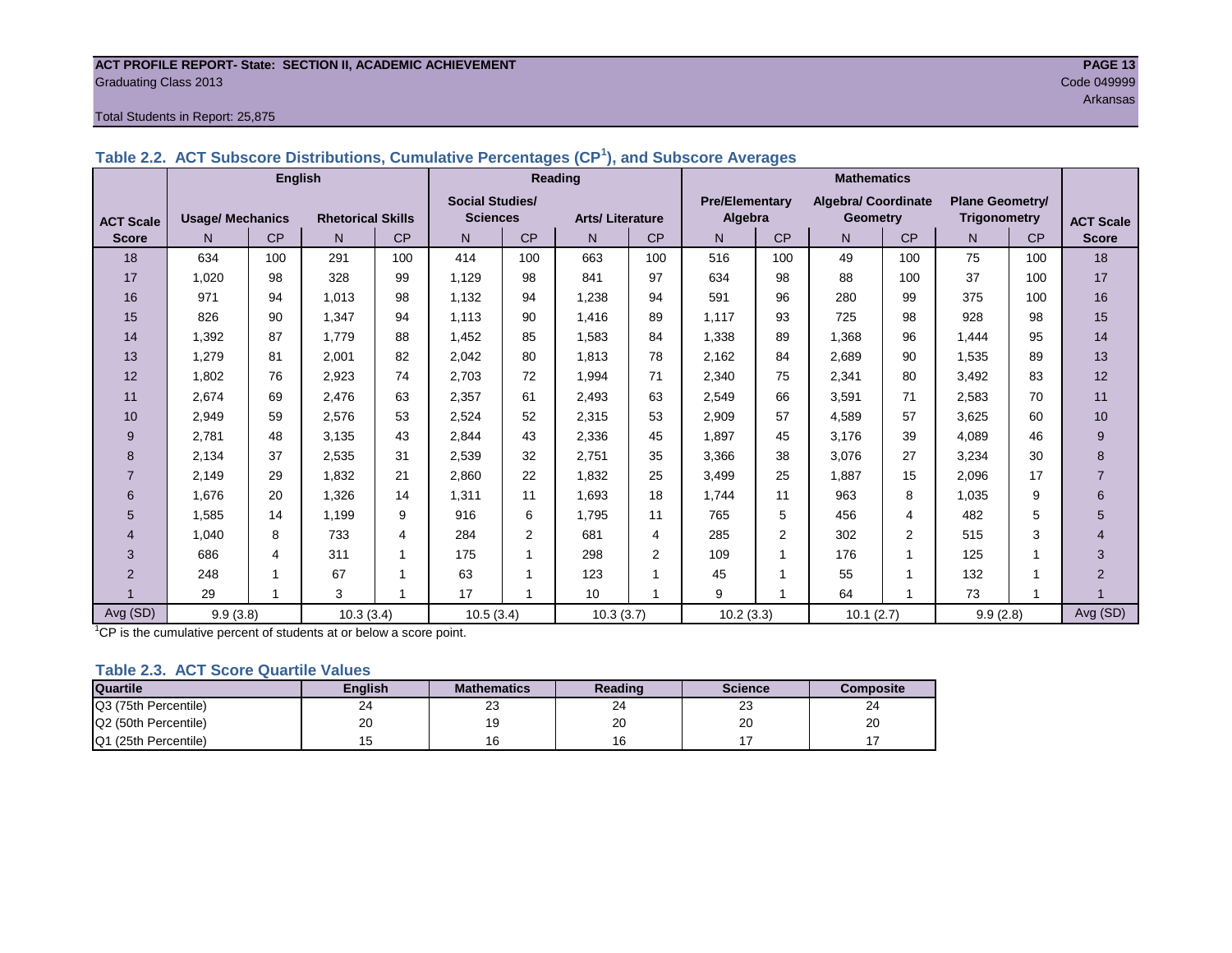#### **Table 2.4. Average ACT Composite Scores for Race/Ethnicity by Level of Preparation**

| <b>Student</b>  |                                 | Number of Students | <b>Percent Taking</b>     |                     | <b>Average ACT Composite Score</b> |
|-----------------|---------------------------------|--------------------|---------------------------|---------------------|------------------------------------|
| <b>Group</b>    | <b>Race/Ethnicity</b>           | <b>Tested</b>      | Core or More <sup>1</sup> | <b>Core or More</b> | <b>Less Than Core</b>              |
|                 | <b>All Students</b>             | 25,875             | 81                        | 21.0                | 17.3                               |
|                 | <b>Black/African American</b>   | 4,403              | 76                        | 17.2                | 15.4                               |
|                 | American Indian/Alaska Native   | 161                | 73                        | 20.4                | 16.9                               |
|                 | White                           | 16,784             | 84                        | 22.0                | 18.1                               |
| <b>State</b>    | Hispanic/Latino                 | 2,005              | 82                        | 19.4                | 16.4                               |
|                 | Asian                           | 416                | 85                        | 22.7                | 19.0                               |
|                 | Native Hawaiian/Other Pac. Isl. | 37                 | 81                        | 19.0                | 13.8                               |
|                 | Two or more races               | 920                | 83                        | 21.4                | 18.2                               |
|                 | Prefer not/No Response          | 1,149              | 58                        | 20.6                | 16.9                               |
|                 | <b>All Students</b>             | 1,799,243          | 74                        | 21.7                | 18.7                               |
|                 | Black/African American          | 239,598            | 69                        | 17.5                | 15.6                               |
|                 | American Indian/Alaska Native   | 14,217             | 62                        | 19.1                | 16.5                               |
|                 | White                           | 1,034,712          | 76                        | 22.9                | 20.0                               |
| <b>National</b> | Hispanic/Latino                 | 259,741            | 72                        | 19.5                | 17.2                               |
|                 | Asian                           | 71,677             | 81                        | 24.1                | 21.5                               |
|                 | Native Hawaiian/Other Pac. Isl. | 4,772              | 71                        | 20.5                | 17.5                               |
|                 | Two or more races               | 64,221             | 74                        | 21.9                | 19.2                               |
|                 | Prefer not/No Response          | 110,305            | 58                        | 22.4                | 18.4                               |

<sup>1</sup>"Core or More" results correspond to students taking four or more years of English AND three or more years each of math, social studies, and natural science.

#### **Table 2.5. Average ACT Scores by Race/Ethnicity**

| <b>Student</b>  |                                 |                |                    |                |                |                  |
|-----------------|---------------------------------|----------------|--------------------|----------------|----------------|------------------|
| Group           | <b>Race/Ethnicity</b>           | <b>English</b> | <b>Mathematics</b> | <b>Reading</b> | <b>Science</b> | <b>Composite</b> |
|                 | <b>All Students</b>             | 19.9           | 19.9               | 20.5           | 20.1           | 20.2             |
|                 | Black/African American          | 15.8           | 17.0               | 16.6           | 16.9           | 16.7             |
|                 | American Indian/Alaska Native   | 18.8           | 19.1               | 19.9           | 19.8           | 19.5             |
|                 | White                           | 21.3           | 20.7               | 21.8           | 21.1           | 21.4             |
| <b>State</b>    | Hispanic/Latino                 | 18.0           | 19.0               | 18.9           | 19.0           | 18.9             |
|                 | Asian                           | 21.1           | 23.4               | 21.3           | 22.0           | 22.1             |
|                 | Native Hawaiian/Other Pac. Isl. | 17.4           | 18.2               | 18.3           | 18.4           | 18.2             |
|                 | Two or more races               | 20.6           | 20.4               | 21.2           | 20.6           | 20.8             |
|                 | Prefer not/No Response          | 18.5           | 18.7               | 19.4           | 19.0           | 19.0             |
|                 | <b>All Students</b>             | 20.2           | 20.9               | 21.1           | 20.7           | 20.9             |
|                 | <b>Black/African American</b>   | 15.7           | 17.2               | 17.0           | 16.9           | 16.9             |
|                 | American Indian/Alaska Native   | 16.6           | 18.2               | 18.3           | 18.3           | 18.0             |
|                 | White                           | 21.8           | 21.9               | 22.6           | 22.0           | 22.2             |
| <b>National</b> | Hispanic/Latino                 | 17.7           | 19.3               | 18.9           | 18.8           | 18.8             |
|                 | Asian                           | 22.5           | 25.0               | 22.9           | 23.1           | 23.5             |
|                 | Native Hawaiian/Other Pac. Isl. | 18.6           | 20.1               | 19.5           | 19.5           | 19.5             |
|                 | Two or more races               | 20.6           | 20.9               | 21.6           | 20.9           | 21.1             |
|                 | Prefer not/No Response          | 20.0           | 20.8               | 21.0           | 20.5           | 20.7             |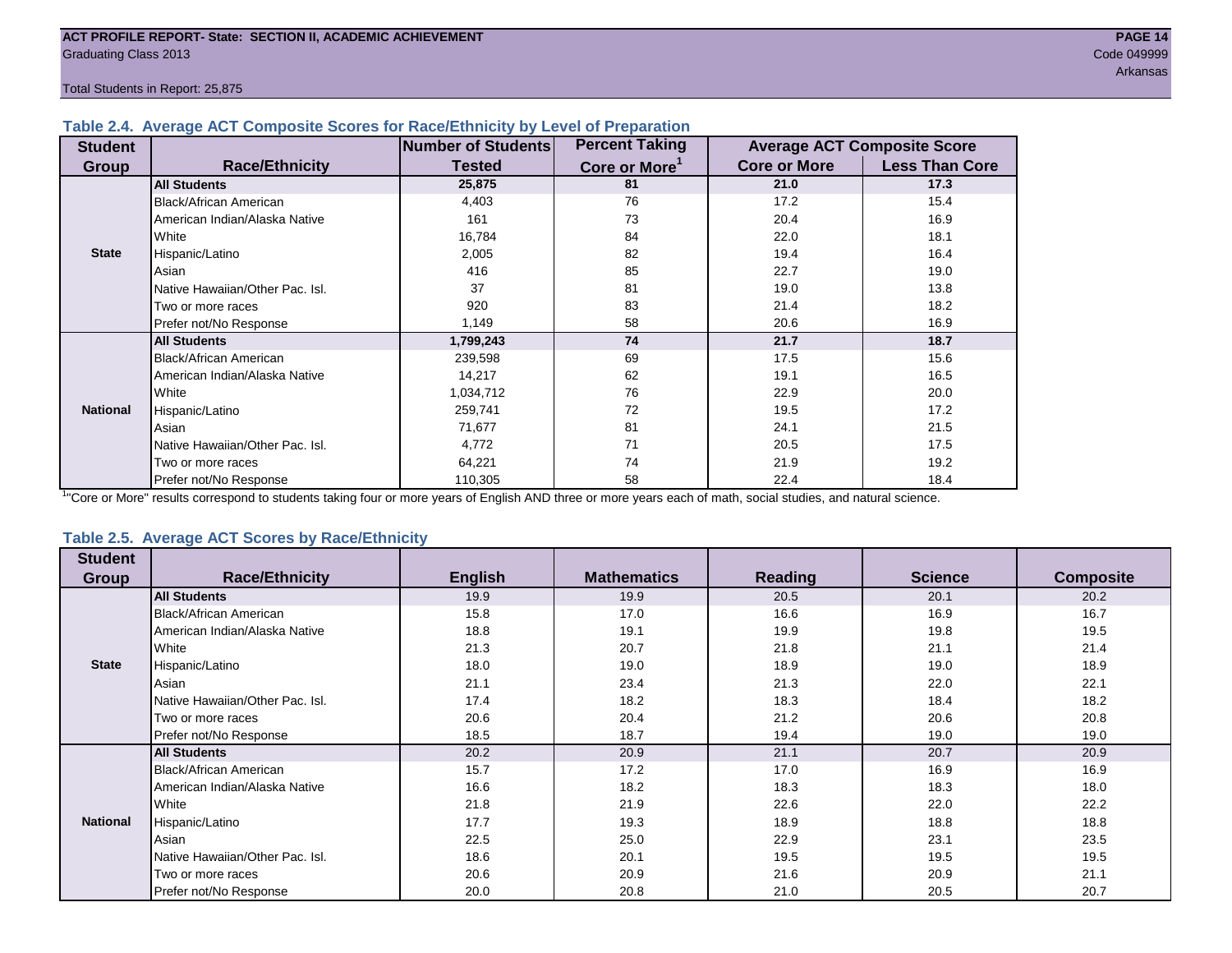#### **ACT PROFILE REPORT- State: SECTION II, ACADEMIC ACHIEVEMENT PAGE 15** Graduating Class 2013 Code 049999

Arkansas at the control of the control of the control of the control of the control of the control of the control of the control of the control of the control of the control of the control of the control of the control of

Total Students in Report: 25,875

| <b>Student</b>  | <b>CRS</b> |         | <b>English</b> |         | <b>Mathematics</b> |         | Reading       | <b>Science</b> |                |  |
|-----------------|------------|---------|----------------|---------|--------------------|---------|---------------|----------------|----------------|--|
| Group           | Range      | N       | %              | N       | %                  | N       | $\frac{9}{6}$ | N              | %              |  |
|                 | 33 to 36   | 915     | 4              | 258     |                    | 954     | 4             | 257            |                |  |
|                 | 28 to 32   | 2,179   | 8              | 1,250   | 5                  | 2,819   | 11            | 1,358          | 5              |  |
|                 | 24 to 27   | 4,057   | 16             | 4,722   | 18                 | 3,920   | 15            | 4,623          | 18             |  |
| <b>State</b>    | 20 to 23   | 6,741   | 26             | 5,460   | 21                 | 6,162   | 24            | 8,147          | 31             |  |
|                 | 16 to 19   | 5,113   | 20             | 10,271  | 40                 | 6,148   | 24            | 6,885          | 27             |  |
|                 | 13 to 15   | 3,788   | 15             | 3,726   | 14                 | 3,804   | 15            | 2,988          | 12             |  |
|                 | 01 to 12   | 3,082   | 12             | 188     |                    | 2,068   | 8             | 1,617          | 6              |  |
|                 | 33 to 36   | 81,846  | 5              | 51,648  | 3                  | 89,731  | 5             | 36,033         | $\overline{2}$ |  |
|                 | 28 to 32   | 175,672 | 10             | 156,561 | 9                  | 239,643 | 13            | 138,865        | 8              |  |
|                 | 24 to 27   | 291.095 | 16             | 385,102 | 21                 | 277,723 | 15            | 364,600        | 20             |  |
| <b>National</b> | 20 to 23   | 447,398 | 25             | 343.822 | 19                 | 424,936 | 24            | 542,531        | 30             |  |
|                 | 16 to 19   | 327,718 | 18             | 590,816 | 33                 | 384,706 | 21            | 413,107        | 23             |  |
|                 | 13 to 15   | 242.064 | 13             | 258.384 | 14                 | 240,069 | 13            | 183,840        | 10             |  |
|                 | 01 to 12   | 233,450 | 13             | 12,910  |                    | 142,435 | 8             | 120,267        |                |  |

#### **Table 2.6. Percent of Students in College Readiness Standards (CRS) Score Ranges**

#### **Table 2.7. Average ACT Scores by Gender**

| <b>Student Group</b> | Gender  |         |         | <b>Average ACT Scores</b><br>Mathematics<br>Reading<br>Science<br>English<br>Composite<br>19.5<br>20.3<br>20.3<br>20.3<br>20.5<br>20.8<br>20.4<br>19.6<br>20.3<br>19.8<br>17.3<br>17.3<br>16.4<br>17.7<br>17.5<br>19.8<br>20.9<br>20.9<br>21.4<br>21.2 |      |      |      |      |  |  |
|----------------------|---------|---------|---------|--------------------------------------------------------------------------------------------------------------------------------------------------------------------------------------------------------------------------------------------------------|------|------|------|------|--|--|
|                      |         | N       | Percent |                                                                                                                                                                                                                                                        |      |      |      |      |  |  |
|                      | Males   | 11,806  | 46      |                                                                                                                                                                                                                                                        |      |      |      |      |  |  |
| <b>State</b>         | Females | 13,694  | 53      |                                                                                                                                                                                                                                                        |      |      |      |      |  |  |
|                      | Missing | 375     |         |                                                                                                                                                                                                                                                        |      |      |      |      |  |  |
|                      | Males   | 835,431 | 46      |                                                                                                                                                                                                                                                        |      |      |      |      |  |  |
| <b>National</b>      | Females | 954,919 | 53      | 20.6                                                                                                                                                                                                                                                   | 20.5 | 21.4 | 20.4 | 20.9 |  |  |
|                      | Missing | 8,893   | 0       | 16.1                                                                                                                                                                                                                                                   | 18.2 | 17.6 | 17.7 | 17.5 |  |  |

#### **Table 2.8. Percent of Students Who Met College Readiness Benchmark Scores by Gender**

| <b>Student Group</b> | Gender       |         |                    | <b>Percent of Students</b> |         | Met      |
|----------------------|--------------|---------|--------------------|----------------------------|---------|----------|
|                      |              | English | <b>Mathematics</b> | Reading                    | Science | All Four |
| <b>State</b>         | Males        | 61      | 39                 | 38                         | 34      | 22       |
|                      | Females      | 66      | 32                 | 4 <sup>1</sup>             | 26      | 18       |
|                      | <b>Males</b> | 62      | 47                 | 43                         | 40      | 29       |
| <b>National</b>      | Females      | 67      | 4 <sup>1</sup>     | 45                         | 33      | 24       |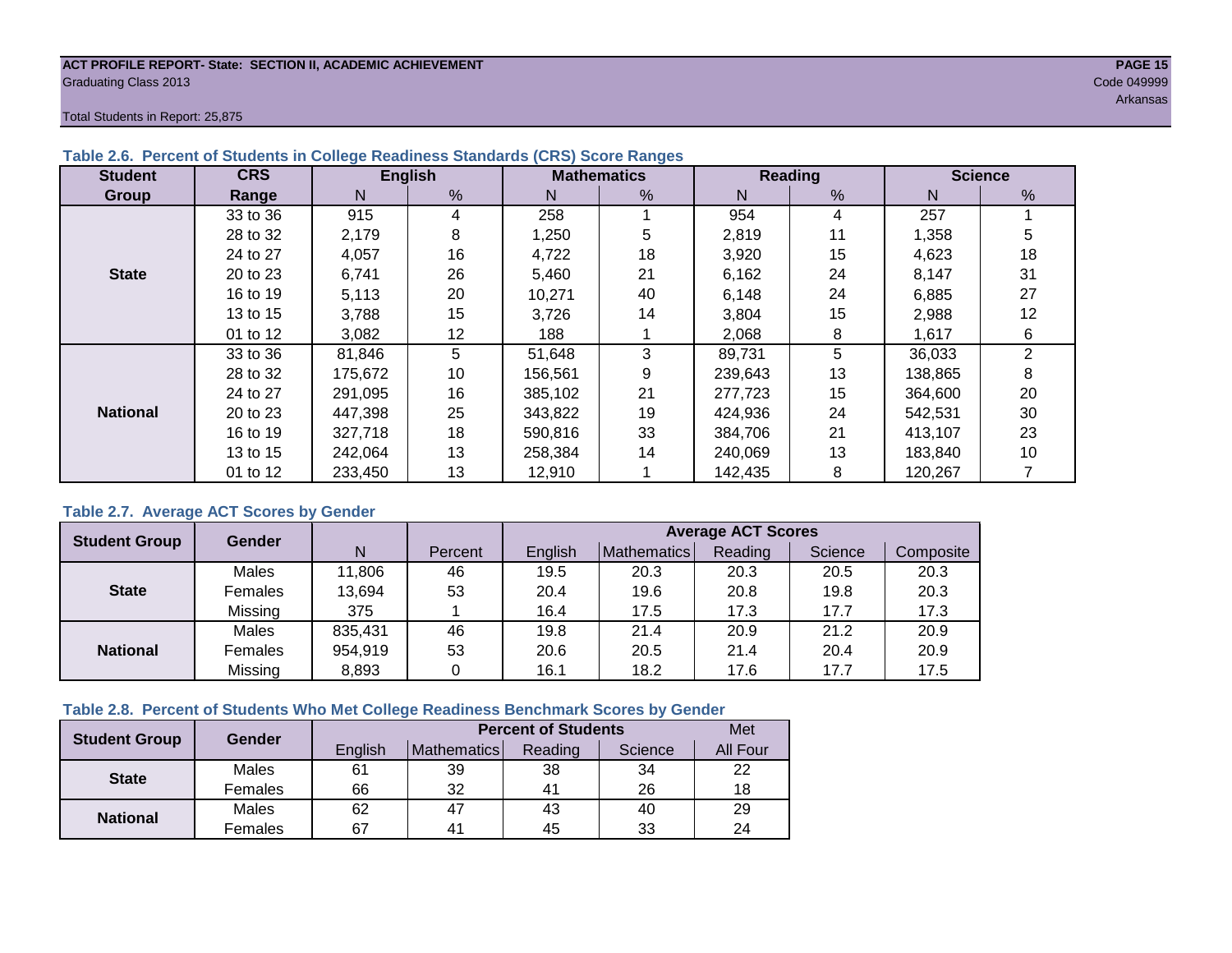#### **ACT PROFILE REPORT- State: SECTION II, ACADEMIC ACHIEVEMENT PAGE 16** Graduating Class 2013 Code 049999

| <b>Student</b>  | <b>Curriculum</b>         |           | <b>English</b> |      | <b>Mathematics</b> |      | Reading |      | <b>Science</b> |      | <b>Composite</b> |      |
|-----------------|---------------------------|-----------|----------------|------|--------------------|------|---------|------|----------------|------|------------------|------|
| Group           | Taken                     |           | CRB %          | Avg  | CRB %              | Avg  | CRB %   | Avg  | CRB %          | Ava  | $CRB\%4$         | Avg  |
|                 | Core or More <sup>2</sup> | 21,049    | 69             | 20.8 | 40                 | 20.5 | 44      | 21.3 | 34             | 20.8 | 23               | 21.0 |
| <b>State</b>    | Less than Corel           | 3,962     | 38             | 16.3 | 14                 | 17.4 | 20      | 17.5 | 12             | 17.4 | 6                | 17.3 |
|                 | Missing <sup>3</sup>      | 864       | 30             | 14.8 | 12                 | 16.8 | 16      | 16.4 | 11             | 16.8 |                  | 16.3 |
|                 | Core or More              | 1,322,739 | 71             | 21.2 | 50                 | 21.7 | 50      | 22.0 | 42             | 21.5 | 31               | 21.7 |
| <b>National</b> | Less than Corel           | 396,592   | 48             | 17.8 | 27                 | 18.9 | 30      | 19.0 | 22             | 18.8 | 14               | 18.7 |
|                 | Missing                   | 79,912    | 36             | 16.0 | 19                 | 17.8 | 24      | 17.5 | 17             | 17.7 | 10               | 17.4 |

**Table 2.9. College Readiness Benchmark (CRB) Percent and Average ACT Scores by Overall High School Curriculum**

1 "Curriculum Taken" reflects overall high school curriculum in this table.

 $^2$  "Core or More" results correspond to students taking four or more years of English AND three or more years each of math, social studies, and natural science.

 $3$  Zero years or no coursework information reported in one or more content areas.

 $4$  Composite CRB% results reflect students who met all four subject-area benchmarks.

| Table 2.10. College Readiness Benchmark (CRB) Percent and Average ACT Scores by Content-Specific Curriculum |
|-------------------------------------------------------------------------------------------------------------|
|-------------------------------------------------------------------------------------------------------------|

| <b>Student</b>  | Curriculum                    | <b>English</b> |       |      |         | <b>Mathematics</b><br><b>Reading</b> |      |          |       | <b>Science</b> |          |       |      |
|-----------------|-------------------------------|----------------|-------|------|---------|--------------------------------------|------|----------|-------|----------------|----------|-------|------|
| Group           | $\mathsf{Taken}^{\mathsf{T}}$ |                | CRB % | Avg  | N       | CRB %                                | Avg  | N        | CRB % | Avg            | N        | CRB % | Avg  |
|                 | Core or More <sup>2</sup>     | 24,358         | 65    | 20.2 | 24,220  | 37                                   | 20.1 | 23,648   | 41    | 20.8           | 22,818   | 32    | 20.5 |
| <b>State</b>    | Less than Corel               | 810            | 39    | 16.3 | 838     |                                      | 15.7 | .493     | 20    | 17.4           | 2,312    |       | 16.7 |
|                 | Missing <sup>3</sup>          | 707            | 35    | 15.5 | 817     | 12                                   | 16.8 | 734      | 19    | 16.9           | 745      | 12    | 17.2 |
|                 | Core or More                  | ,646,286       | 67    | 20.6 | 648,697 | 46                                   | 21.3 | .554,990 | 46    | 21.5           | ,506,965 | 40    | 21.3 |
| <b>National</b> | Less than Core                | 84,048         | 36    | 15.9 | 77,906  |                                      | 16.3 | 171,617  | 32    | 19.1           | 218,267  | 17    | 18.0 |
|                 | Missing                       | 68,909         | 38    | 16.4 | 72,640  | 20                                   | 17.9 | 72,636   | 25    | 17.7           | 74,011   | 18    | 17.8 |

<sup>1</sup>"Curriculum Taken" reflects content-specific curriculum in this table.

<sup>2</sup> "Core or More" results correspond to students taking four or more years of English or three or more years of math, social studies, or natural science, respectively. For instance, Reading "Core or More" results correspond to students taking three or more years of social studies, regardless of courses taken in other content areas.

 $3$  Zero years or no coursework information reported in the specified content area.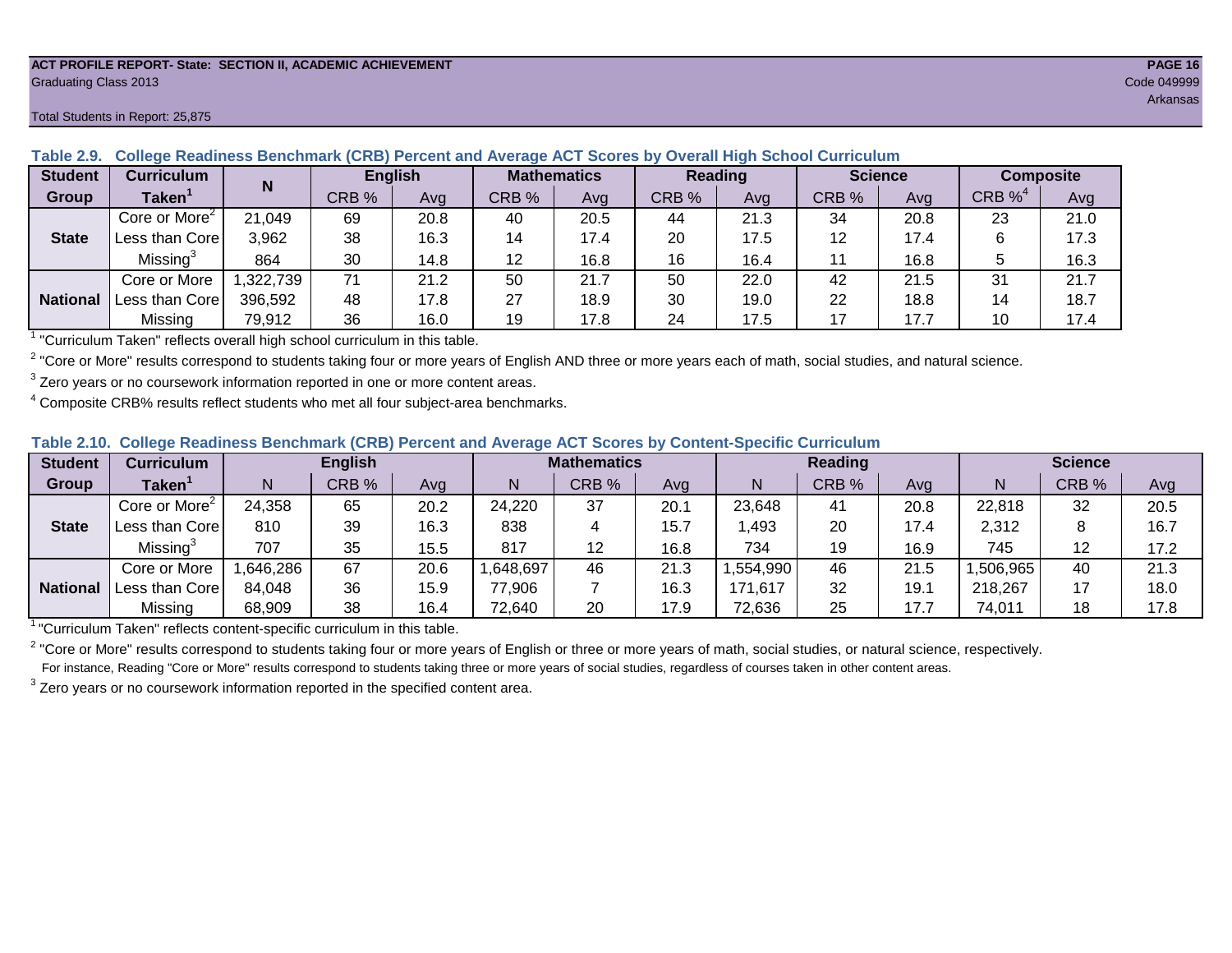# Section III College Readiness and the Impact of Course Rigor

Beginning with the Graduating Class of 2013, all students whose scores are college reportable, both standard and extended time tests, are now included. Also beginning with the 2013 Graduating Class data, College Readiness Benchmarks for Reading and Science were updated to reflect the most recent college coursework research.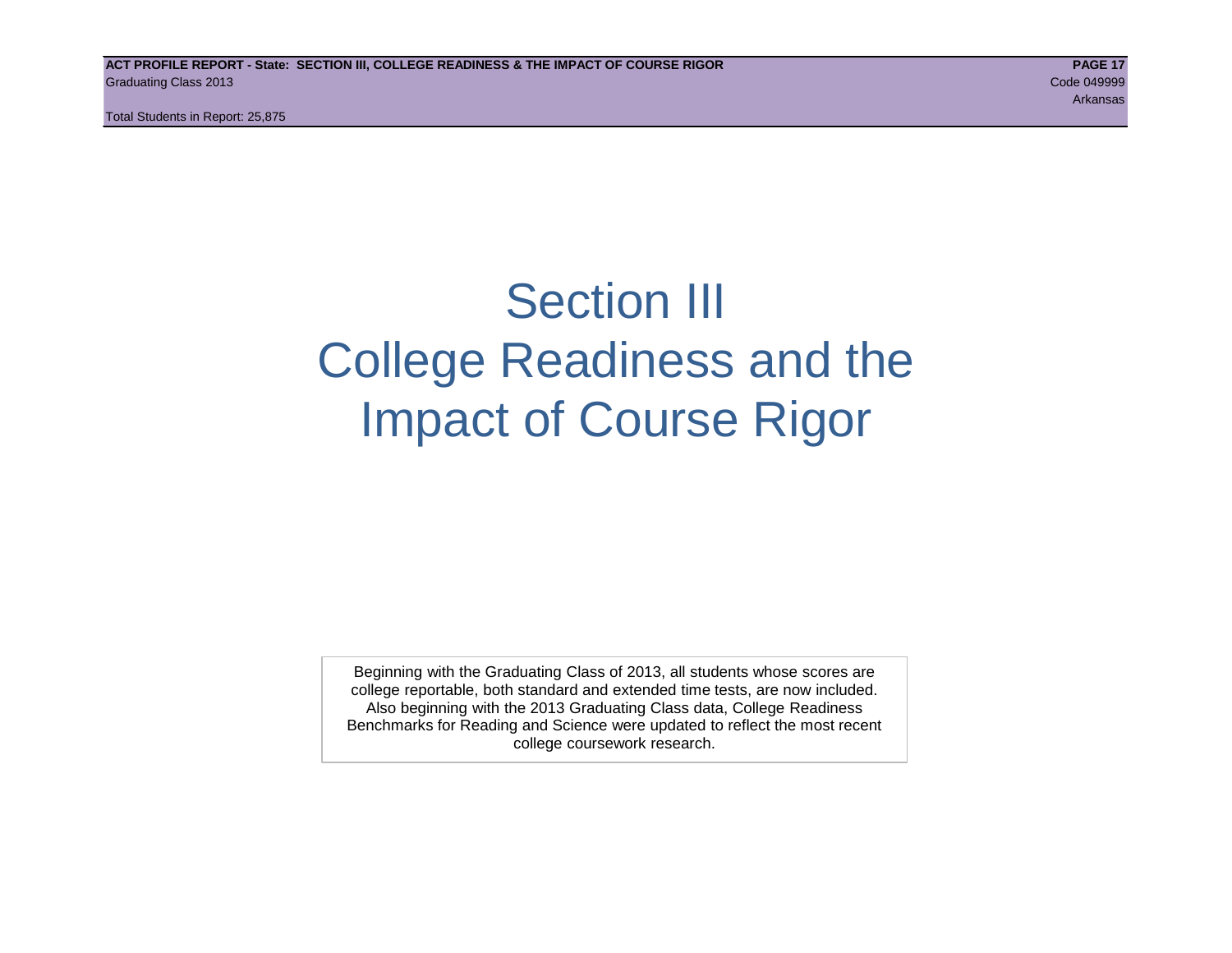#### **ACT PROFILE REPORT - State: SECTION III, COLLEGE READINESS & THE IMPACT OF COURSE RIGOR PAGE 18** Graduating Class 2013 Code 049999

Arkansas

Total Students in Report: 25,875

#### **Figure 3.1. Percent of Students Who Met ACT College Readiness Benchmark Scores by Race/Ethnicity: ENGLISH**



ACT English Benchmark Score = **18**

**□ Percent Ready DPercent Not Ready**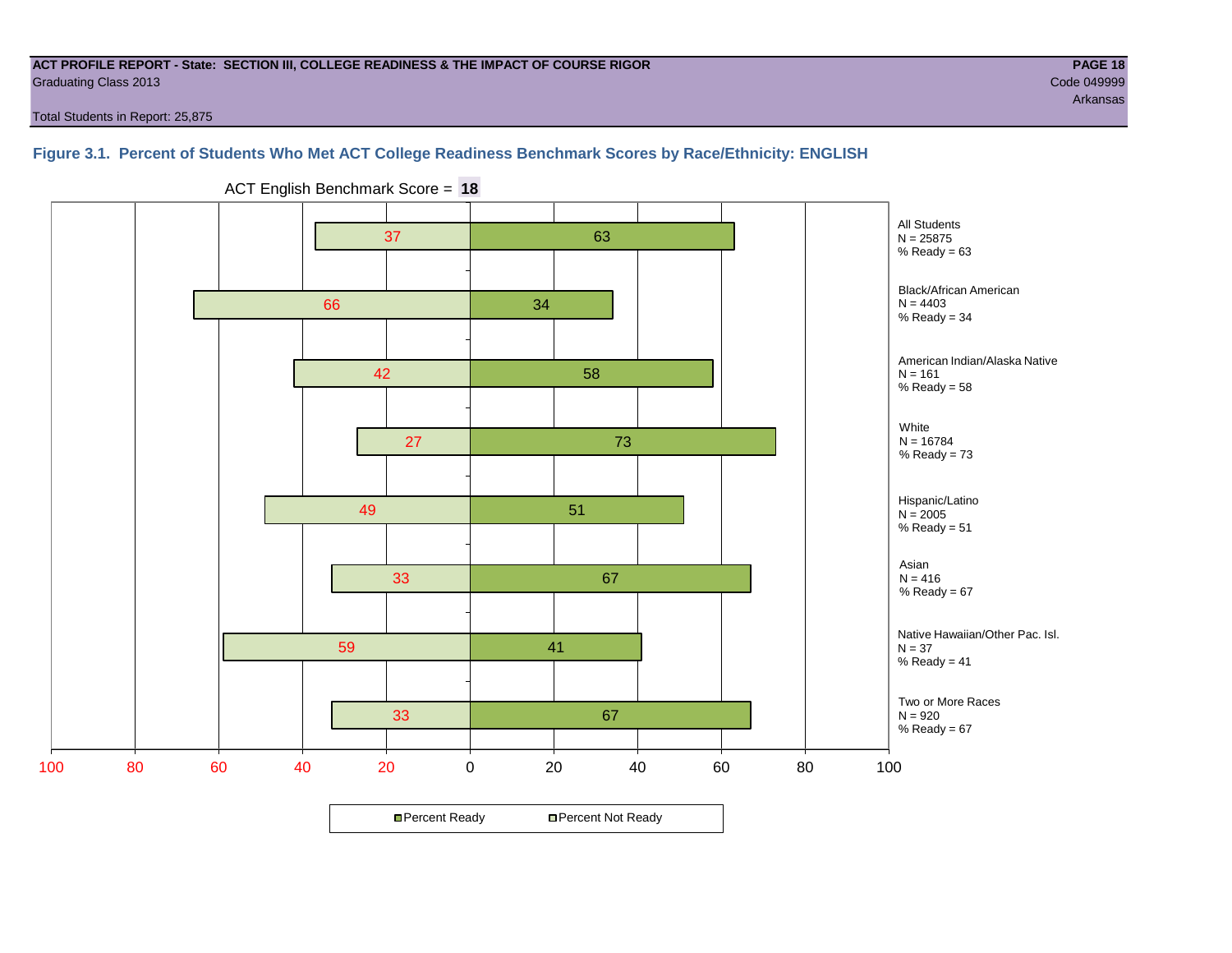#### **ACT PROFILE REPORT - State: SECTION III, COLLEGE READINESS & THE IMPACT OF COURSE RIGOR PAGE 19** Graduating Class 2013 Code 049999

Total Students in Report: 25,875

#### **Figure 3.2. Percent of Students Who Met ACT College Readiness Benchmark Scores by Race/Ethnicity: MATHEMATICS**



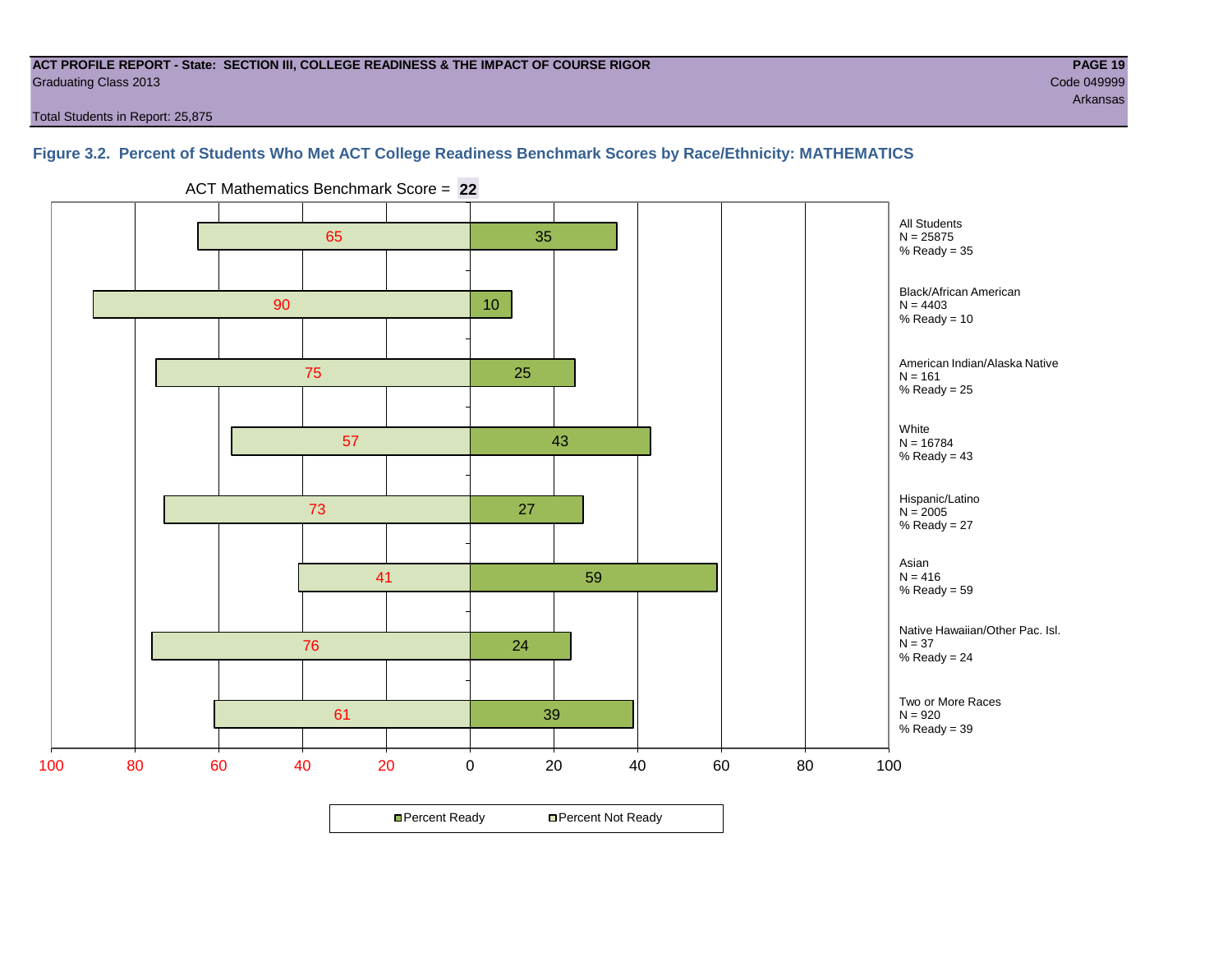#### **ACT PROFILE REPORT - State: SECTION III, COLLEGE READINESS & THE IMPACT OF COURSE RIGOR PAGE 20** Graduating Class 2013 Code 049999

Arkansas

Total Students in Report: 25,875

#### **Figure 3.3. Percent of Students Who Met ACT College Readiness Benchmark Scores by Race/Ethnicity: READING**



ACT Reading Benchmark Score = **22**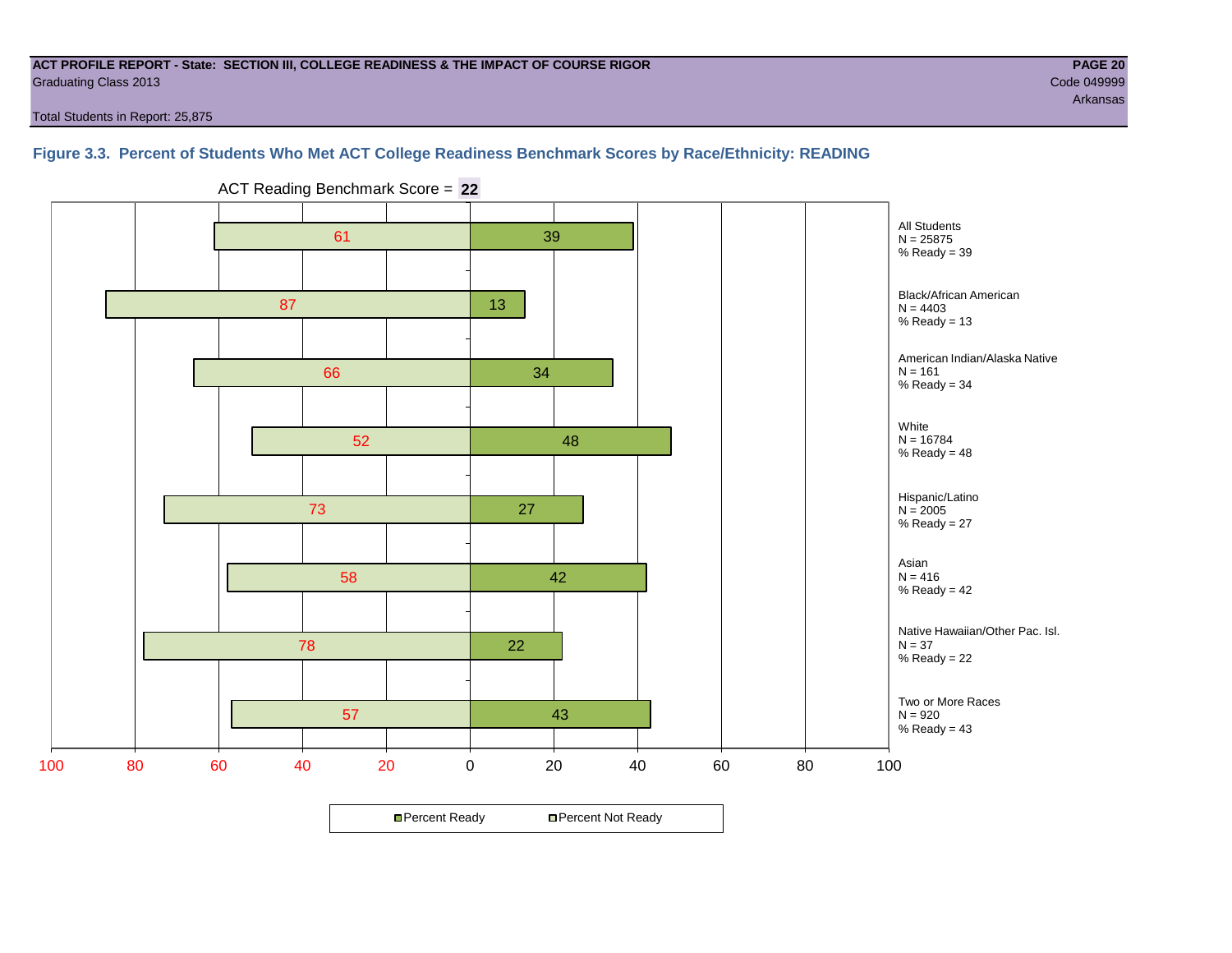#### **ACT PROFILE REPORT - State: SECTION III, COLLEGE READINESS & THE IMPACT OF COURSE RIGOR PAGE 21** Graduating Class 2013 Code 049999

Arkansas

Total Students in Report: 25,875

#### **Figure 3.4. Percent of Students Who Met ACT College Readiness Benchmark Scores by Race/Ethnicity: SCIENCE**

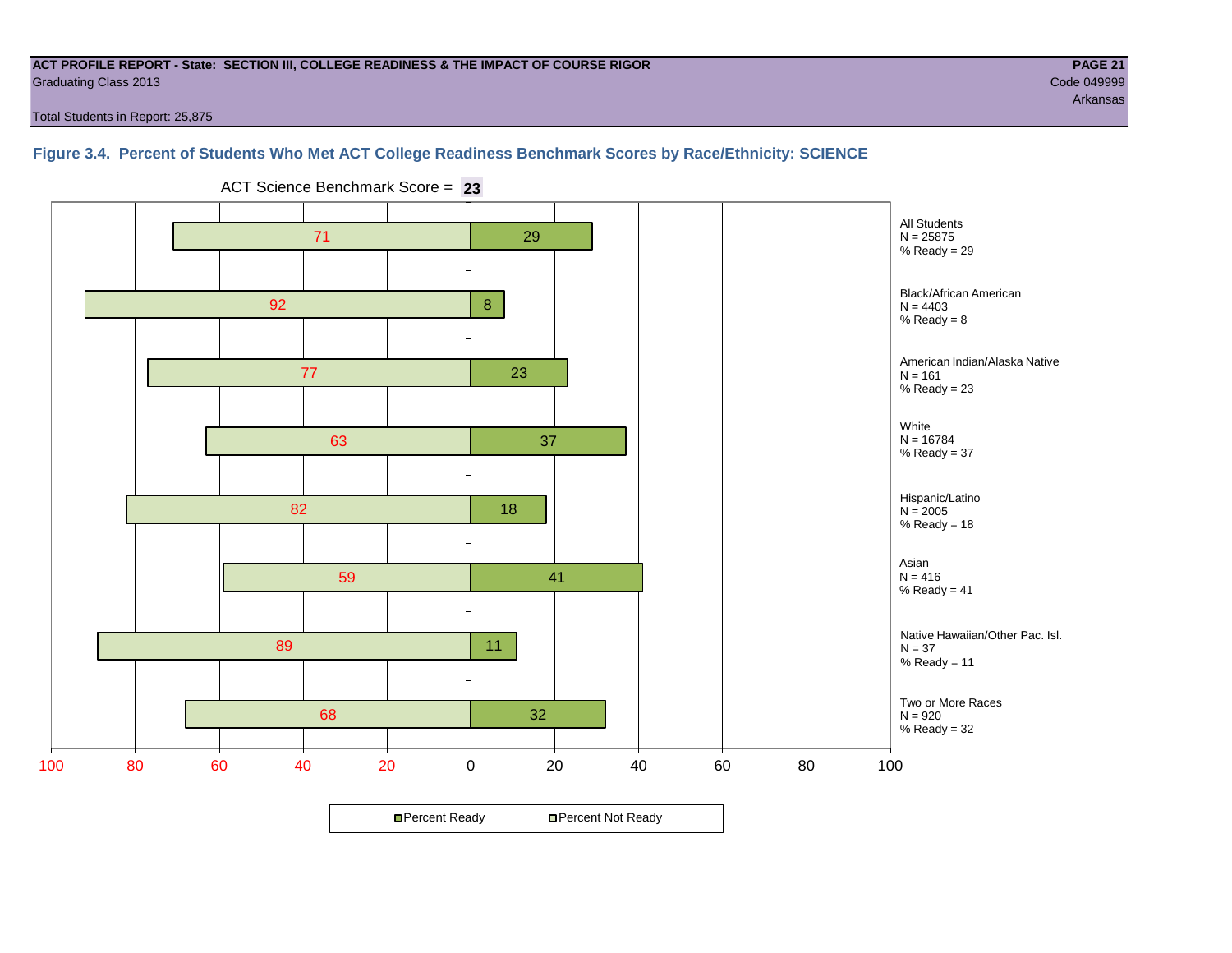#### **ACT PROFILE REPORT - State: SECTION III, COLLEGE READINESS & THE IMPACT OF COURSE RIGOR PAGE 22** Graduating Class 2013 Code 049999

Total Students in Report: 25,875

**Figure 3.5. Percent of Students Who Met ACT College Readiness Benchmark Scores by Race/Ethnicity: ALL FOUR**

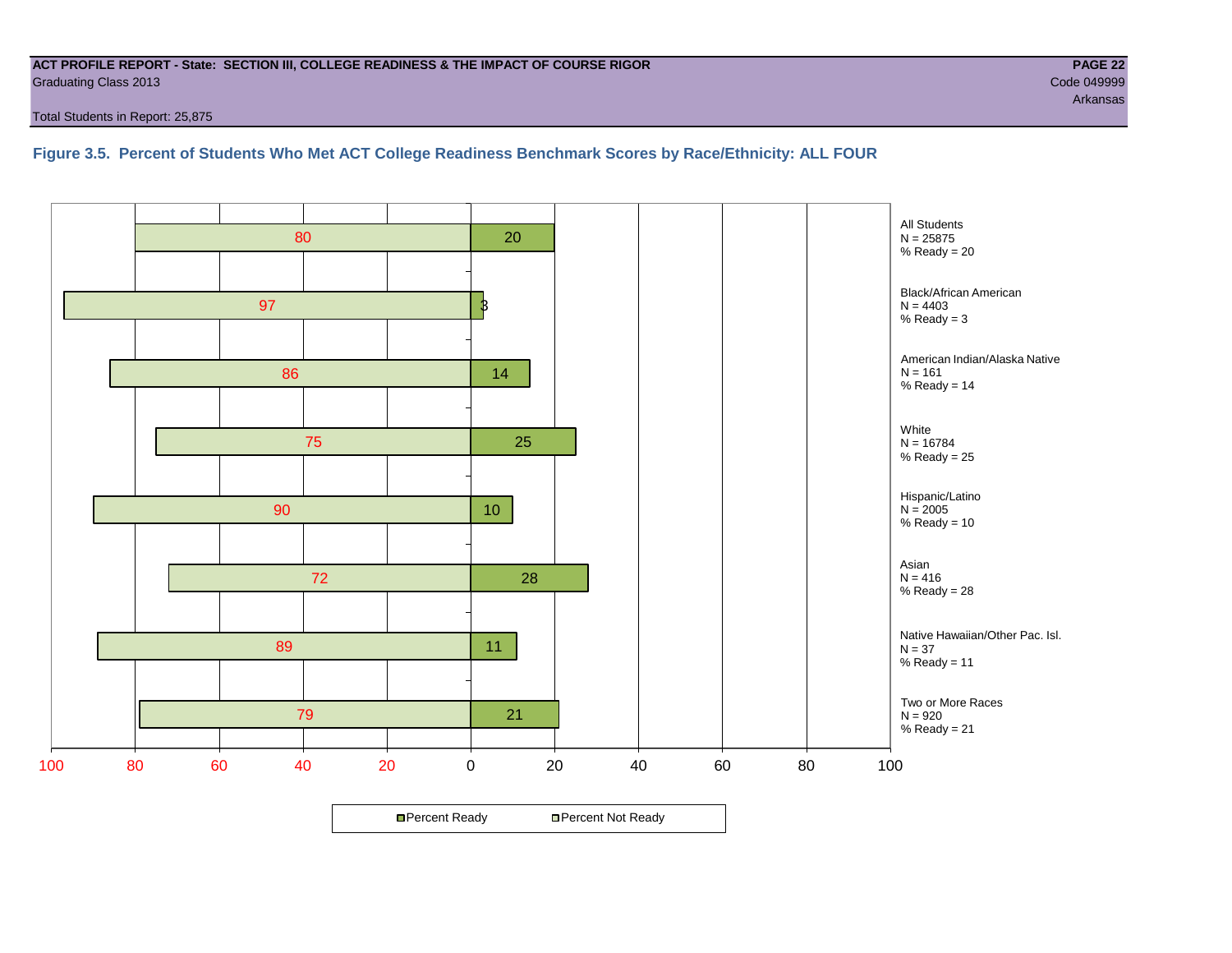#### **ACT PROFILE REPORT - State: SECTION III, COLLEGE READINESS & THE IMPACT OF COURSE RIGOR PAGE 23** Graduating Class 2013 Code 049999

Total Students in Report: 25,875

**Table 3.1. Average ACT Scores and Average ACT Score Changes by Common Course Patterns**

| <b>Course Pattern</b>                            |        |         | <b>All Students</b> |                          | <b>Males</b><br><b>Females</b> |                |            |                       |              |                |            |                        |
|--------------------------------------------------|--------|---------|---------------------|--------------------------|--------------------------------|----------------|------------|-----------------------|--------------|----------------|------------|------------------------|
|                                                  |        |         | <b>ACT</b>          | <b>Course Value</b>      |                                |                | <b>ACT</b> | <b>Course Value</b>   |              |                | <b>ACT</b> | <b>Course Value</b>    |
| <b>ENGLISH COURSE PATTERN</b>                    | N.     | Percent | English             | Added <sup>1</sup>       | $\mathsf{N}$                   | Percent        | English    | Added <sup>1</sup>    | $\mathsf{N}$ | Percent        | English    | A d d e d <sup>1</sup> |
| Eng 9, Eng 10, Eng 11, Eng 12, & Other English   | 5,673  | 22      | 21.4                | 5.1                      | 2,427                          | 21             | 21.1       | 5.6                   | 3,189        | 23             | 21.6       | 4.4                    |
| Eng 9, Eng 10, Eng 11, Eng 12                    | 18,685 | 72      | 19.8                | 3.5                      | 8,596                          | 73             | 19.5       | 4.0                   | 9,873        | 72             | 20.2       | 3.0                    |
| Less than 4 years of English                     | 810    | 3       | 16.3                |                          | 386                            | 3              | 15.5       | $\blacksquare$        | 364          | 3              | 17.2       |                        |
| Zero years / no English courses reported         | 707    | 3       | 15.5                |                          | 397                            | 3              | 15.1       |                       | 268          | $\overline{2}$ | 16.4       |                        |
|                                                  |        |         | <b>ACT</b>          | <b>Course Value</b>      |                                |                | <b>ACT</b> | <b>Course Value</b>   |              |                | <b>ACT</b> | <b>Course Value</b>    |
| <b>MATHEMATICS COURSE PATTERN</b>                | N.     | Percent | Math                | Added <sup>1</sup>       | N                              | Percent        | Math       | Added <sup>1</sup>    | N            | Percent        | Math       | A d d e d <sup>1</sup> |
| Alg 1, Alg 2, Geom, Trig, & Calc                 | 1,341  | 5       | 22.3                | 6.6                      | 608                            | 5              | 23.2       | 7.4                   | 719          | 5              | 21.6       | 5.9                    |
| Alg 1, Alg 2, Geom, Trig, & Other Adv Math       | 2,584  | 10      | 21.8                | 6.1                      | 991                            | 8              | 22.4       | 6.6                   | 1,580        | 12             | 21.5       | 5.8                    |
| Alg 1, Alg 2, Geom, & Trig                       | 1,454  | 6       | 19.3                | 3.6                      | 646                            | 5              | 20.0       | 4.2                   | 785          | 6              | 18.9       | 3.2                    |
| Alg 1, Alg 2, Geom, & Other Adv Math             | 7,581  | 29      | 18.7                | 3.0                      | 3,115                          | 26             | 18.8       | 3.0                   | 4,372        | 32             | 18.6       | 2.9                    |
| Other comb of 4 or more years of Math            | 8.016  | 31      | 22.0                | 6.3                      | 3,971                          | 34             | 22.6       | 6.8                   | 3,997        | 29             | 21.4       | 5.7                    |
| Alg 1, Alg 2, & Geom                             | 2,408  | 9       | 16.9                | 1.2                      | 1,177                          | 10             | 17.0       | 1.2                   | 1,160        | 8              | 16.7       | 1.0                    |
| Other comb of 3 or 3.5 years of Math             | 836    | 3       | 18.1                | 2.4                      | 400                            | 3              | 18.6       | 2.8                   | 421          | 3              | 17.7       | 2.0                    |
| Less than 3 years of Math                        | 838    | 3       | 15.7                |                          | 445                            | $\overline{4}$ | 15.8       | $\tilde{\phantom{a}}$ | 347          | 3              | 15.7       |                        |
| Zero years / no Math courses reported            | 817    | 3       | 16.8                |                          | 453                            | $\overline{4}$ | 17.0       | $\mathbf{r}$          | 313          | $\overline{2}$ | 16.8       |                        |
|                                                  |        |         | <b>ACT</b>          | <b>Course Value</b>      |                                |                | <b>ACT</b> | <b>Course Value</b>   |              |                | <b>ACT</b> | <b>Course Value</b>    |
| <b>SOCIAL SCIENCE COURSE PATTERN</b>             | N      | Percent | Reading             | $A d d e d$ <sup>1</sup> | N                              | Percent        | Reading    | Added <sup>1</sup>    | N            | Percent        | Reading    | A d d e d <sup>1</sup> |
| US Hist, World Hist, Am Gov, & Other Hist        | 1,538  | 6       | 21.7                | 4.3                      | 788                            | $\overline{7}$ | 21.6       | 4.6                   | 731          | 5              | 21.9       | 4.0                    |
| Other comb of 4 or more years Social Science     | 10,264 | 40      | 21.6                | 4.2                      | 4,686                          | 40             | 21.4       | 4.4                   | 5,521        | 40             | 21.8       | 3.9                    |
| US Hist, World Hist, & Am Gov                    | 5,447  | 21      | 19.6                | 2.2                      | 2,500                          | 21             | 19.4       | 2.4                   | 2,851        | 21             | 19.9       | 2.0                    |
| Other comb of 3 or 3.5 years of Social Science   | 6.399  | 25      | 20.5                | 3.1                      | 2,763                          | 23             | 20.3       | 3.3                   | 3,550        | 26             | 20.7       | 2.8                    |
| Less than 3 years of Social Science              | 1,493  | 6       | 17.4                |                          | 659                            | 6              | 17.0       | $\sim$                | 761          | 6              | 17.9       |                        |
| Zero years / no Social Science courses reported  | 734    | 3       | 16.9                |                          | 410                            | 3              | 16.5       | $\blacksquare$        | 280          | 2              | 17.8       |                        |
|                                                  |        |         | <b>ACT</b>          | <b>Course Value</b>      |                                |                | <b>ACT</b> | <b>Course Value</b>   |              |                | <b>ACT</b> | <b>Course Value</b>    |
| NATURAL SCIENCE COURSE PATTERN                   | N.     | Percent | Science             | Added <sup>1</sup>       | N                              | Percent        | Science    | Added <sup>1</sup>    | N            | Percent        | Science    | A d d e d <sup>1</sup> |
| Gen Sci <sup>2</sup> , Bio, Chem, & Phys         | 9,103  | 35      | 21.2                | 4.5                      | 4,586                          | 39             | 22.0       | 5.4                   | 4,429        | 32             | 20.4       | 3.5                    |
| Bio, Chem, Phys                                  | 672    | 3       | 23.1                | 6.4                      | 303                            | 3              | 23.8       | 7.2                   | 369          | 3              | 22.6       | 5.7                    |
| Gen Sci <sup>2</sup> , Bio, Chem                 | 11,732 | 45      | 20.0                | 3.3                      | 4,610                          | 39             | 20.2       | 3.6                   | 6,960        | 51             | 19.8       | 2.9                    |
| Other comb of 3 years of Natural Science         | 1,311  | 5       | 19.8                | 3.1                      | 702                            | 6              | 20.2       | 3.6                   | 597          | $\overline{4}$ | 19.3       | 2.4                    |
| Less than 3 years of Natural Science             | 2,312  | 9       | 16.7                |                          | 1,189                          | 10             | 16.6       |                       | 1,055        | 8              | 16.9       |                        |
| Zero years / no Natural Science courses reported | 745    | 3       | 17.2                |                          | 416                            | $\overline{4}$ | 17.2       |                       | 284          | $\overline{2}$ | 17.5       |                        |

<sup>1</sup>Course value added is defined as the average ACT score change compared to course sequences in which students took

less than four years of English or less than three years of Mathematics, Social Science or Natural Science.

<sup>2</sup>Includes General, Physical and Earth Sciences.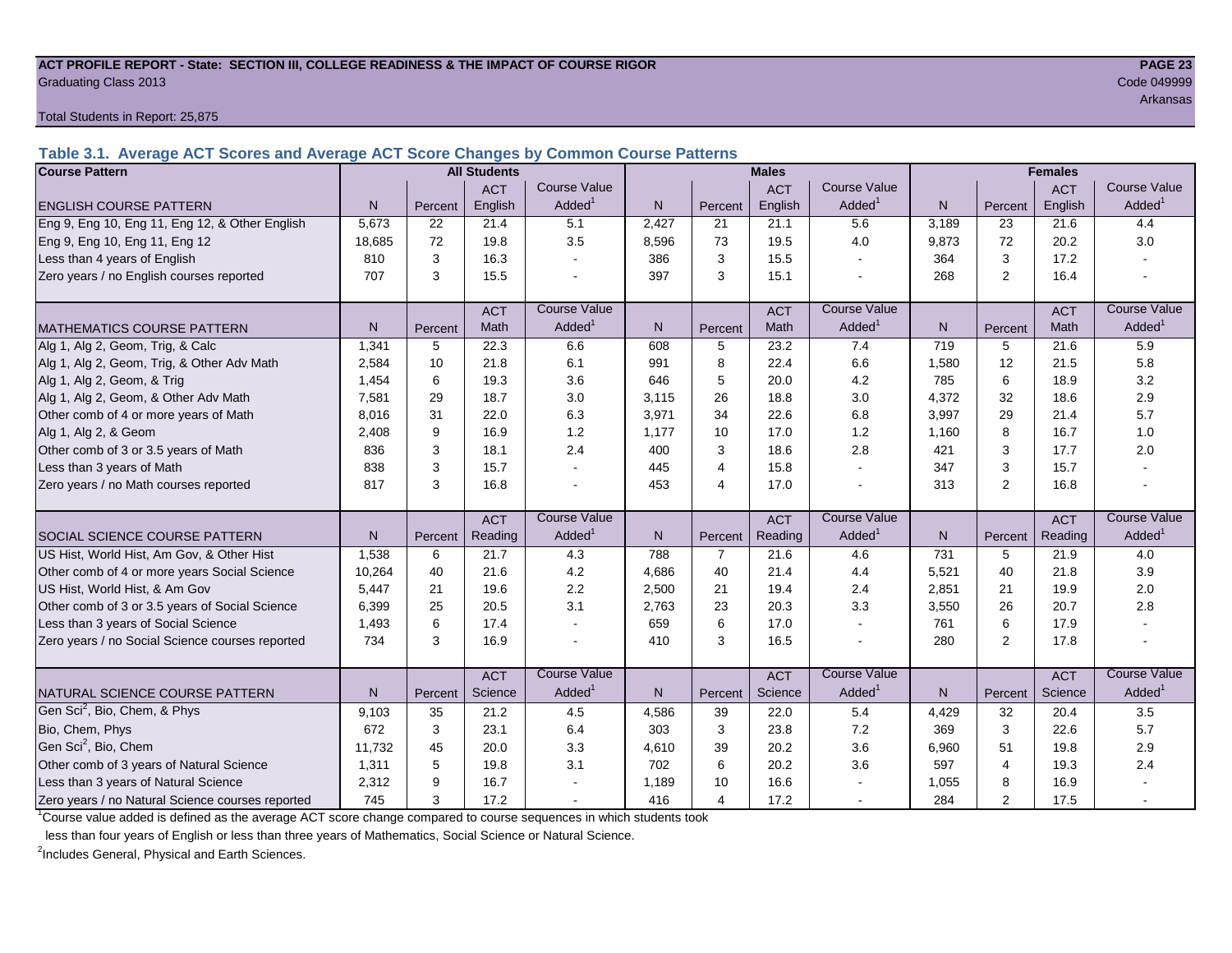#### ACT PROFILE REPORT - State: SECTION III, COLLEGE READINESS & THE IMPACT OF COURSE RIGOR **PAGE 24 Graduating Class 2013** Code 049999 Code 049999

Arkansas

Total Students in Report: 25,875

#### **Table 3.2. College Readiness Percents by Common Course Patterns**

| <b>Course Pattern</b>                            |        |                       | <b>State</b> |                  | <b>National</b> |                       |         |                  |  |  |
|--------------------------------------------------|--------|-----------------------|--------------|------------------|-----------------|-----------------------|---------|------------------|--|--|
|                                                  |        | <b>Percent Taking</b> | Avg ACT      | Percent Who Met  |                 | <b>Percent Taking</b> | Avg ACT | Percent Who Met  |  |  |
| <b>ENGLISH COURSE PATTERN</b>                    | N      | Pattern               | English      | <b>Benchmark</b> | $\mathsf{N}$    | Pattern               | English | <b>Benchmark</b> |  |  |
| Eng 9, Eng 10, Eng 11, Eng 12, & Other English   | 5,673  | 22                    | 21.4         | 72               | 380,375         | 21                    | 21.6    | 73               |  |  |
| Eng 9, Eng 10, Eng 11, Eng 12                    | 18,685 | 72                    | 19.8         | 63               | 1,265,911       | 70                    | 20.3    | 65               |  |  |
| Less than 4 years of English                     | 810    | 3                     | 16.3         | 39               | 84,048          | 5                     | 15.9    | 36               |  |  |
| Zero years / no English courses reported         | 707    | 3                     | 15.5         | 35               | 68,909          | $\overline{4}$        | 16.4    | 38               |  |  |
|                                                  |        |                       |              |                  |                 |                       |         |                  |  |  |
|                                                  |        | <b>Percent Taking</b> | Avg ACT      | Percent Who Met  |                 | <b>Percent Taking</b> | Avg ACT | Percent Who Met  |  |  |
| <b>MATHEMATICS COURSE PATTERN</b>                | N      | Pattern               | Math         | <b>Benchmark</b> | N               | Pattern               | Math    | <b>Benchmark</b> |  |  |
| Alg 1, Alg 2, Geom, Trig, & Calc                 | 1,341  | 5                     | 22.3         | 56               | 113,999         | 6                     | 23.8    | 68               |  |  |
| Alg 1, Alg 2, Geom, Trig, & Other Adv Math       | 2,584  | 10                    | 21.8         | 55               | 155,095         | 9                     | 21.9    | 56               |  |  |
| Alg 1, Alg 2, Geom, & Trig                       | 1,454  | 6                     | 19.3         | 30               | 119,993         | 7                     | 19.4    | 32               |  |  |
| Alg 1, Alg 2, Geom, & Other Adv Math             | 7,581  | 29                    | 18.7         | 23               | 336,291         | 19                    | 19.6    | 32               |  |  |
| Other comb of 4 or more years of Math            | 8,016  | 31                    | 22.0         | 53               | 610,720         | 34                    | 23.6    | 65               |  |  |
| Alg 1, Alg 2, & Geom                             | 2,408  | 9                     | 16.9         | 8                | 223,733         | 12                    | 17.2    | 11               |  |  |
| Other comb of 3 or 3.5 years of Math             | 836    | 3                     | 18.1         | 19               | 88,866          | 5                     | 19.7    | 34               |  |  |
| Less than 3 years of Math                        | 838    | 3                     | 15.7         | $\overline{4}$   | 77,906          | 4                     | 16.3    | $\overline{7}$   |  |  |
| Zero years / no Math courses reported            | 817    | 3                     | 16.8         | 12               | 72,640          | 4                     | 17.9    | 20               |  |  |
|                                                  |        |                       |              |                  |                 |                       |         |                  |  |  |
|                                                  |        | <b>Percent Taking</b> | Avg ACT      | Percent Who Met  |                 | Percent Taking        | Avg ACT | Percent Who Met  |  |  |
| <b>SOCIAL SCIENCE COURSE PATTERN</b>             | N      | Pattern               | Reading      | <b>Benchmark</b> | N               | Pattern               | Reading | <b>Benchmark</b> |  |  |
| US Hist, World Hist, Am Gov, & Other Hist        | 1,538  | 6                     | 21.7         | 46               | 50,989          | 3                     | 22.2    | 51               |  |  |
| Other comb of 4 or more years Social Science     | 10,264 | 40                    | 21.6         | 46               | 908,394         | 50                    | 22.0    | 50               |  |  |
| US Hist, World Hist, & Am Gov                    | 5,447  | 21                    | 19.6         | 32               | 106,021         | 6                     | 19.5    | 34               |  |  |
| Other comb of 3 or 3.5 years of Social Science   | 6,399  | 25                    | 20.5         | 39               | 489,586         | 27                    | 21.0    | 43               |  |  |
| Less than 3 years of Social Science              | 1,493  | 6                     | 17.4         | 20               | 171,617         | 10                    | 19.1    | 32               |  |  |
| Zero years / no Social Science courses reported  | 734    | 3                     | 16.9         | 19               | 72,636          | $\overline{4}$        | 17.7    | 25               |  |  |
|                                                  |        |                       |              |                  |                 |                       |         |                  |  |  |
|                                                  |        | <b>Percent Taking</b> | Avg ACT      | Percent Who Met  |                 | <b>Percent Taking</b> | Avg ACT | Percent Who Met  |  |  |
| NATURAL SCIENCE COURSE PATTERN                   | N      | Pattern               | Science      | <b>Benchmark</b> | N               | Pattern               | Science | <b>Benchmark</b> |  |  |
| Gen Sci <sup>1</sup> , Bio, Chem, & Phys         | 9,103  | 35                    | 21.2         | 38               | 767,293         | 43                    | 21.9    | 46               |  |  |
| Bio, Chem, Phys                                  | 672    | 3                     | 23.1         | 53               | 183,685         | 10                    | 23.0    | 54               |  |  |
| Gen Sci <sup>1</sup> , Bio, Chem                 | 11,732 | 45                    | 20.0         | 27               | 504,165         | 28                    | 19.9    | 28               |  |  |
| Other comb of 3 years of Natural Science         | 1,311  | 5                     | 19.8         | 27               | 51,822          | 3                     | 19.1    | 25               |  |  |
| Less than 3 years of Natural Science             | 2,312  | 9                     | 16.7         | 8                | 218,267         | 12                    | 18.0    | 17               |  |  |
| Zero years / no Natural Science courses reported | 745    | 3                     | 17.2         | 12               | 74,011          | $\overline{4}$        | 17.8    | 18               |  |  |

<sup>1</sup>Includes General, Physical and Earth Sciences.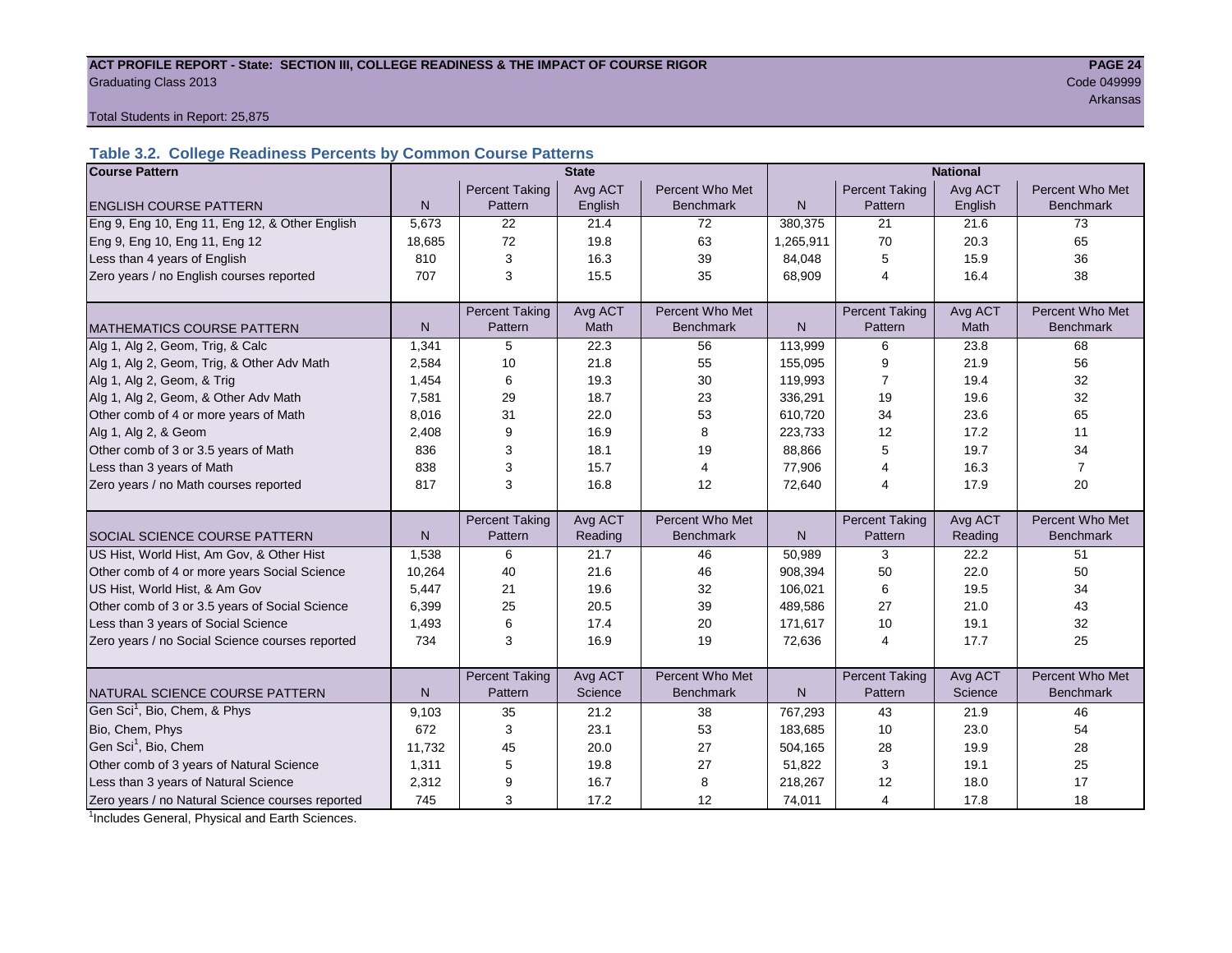# Section IV Career and Educational Aspirations

Beginning with the Graduating Class of 2013, all students whose scores are college reportable, both standard and extended time tests, are now included. Also beginning with the 2013 Graduating Class data, College Readiness Benchmarks for Reading and Science were updated to reflect the most recent college coursework research.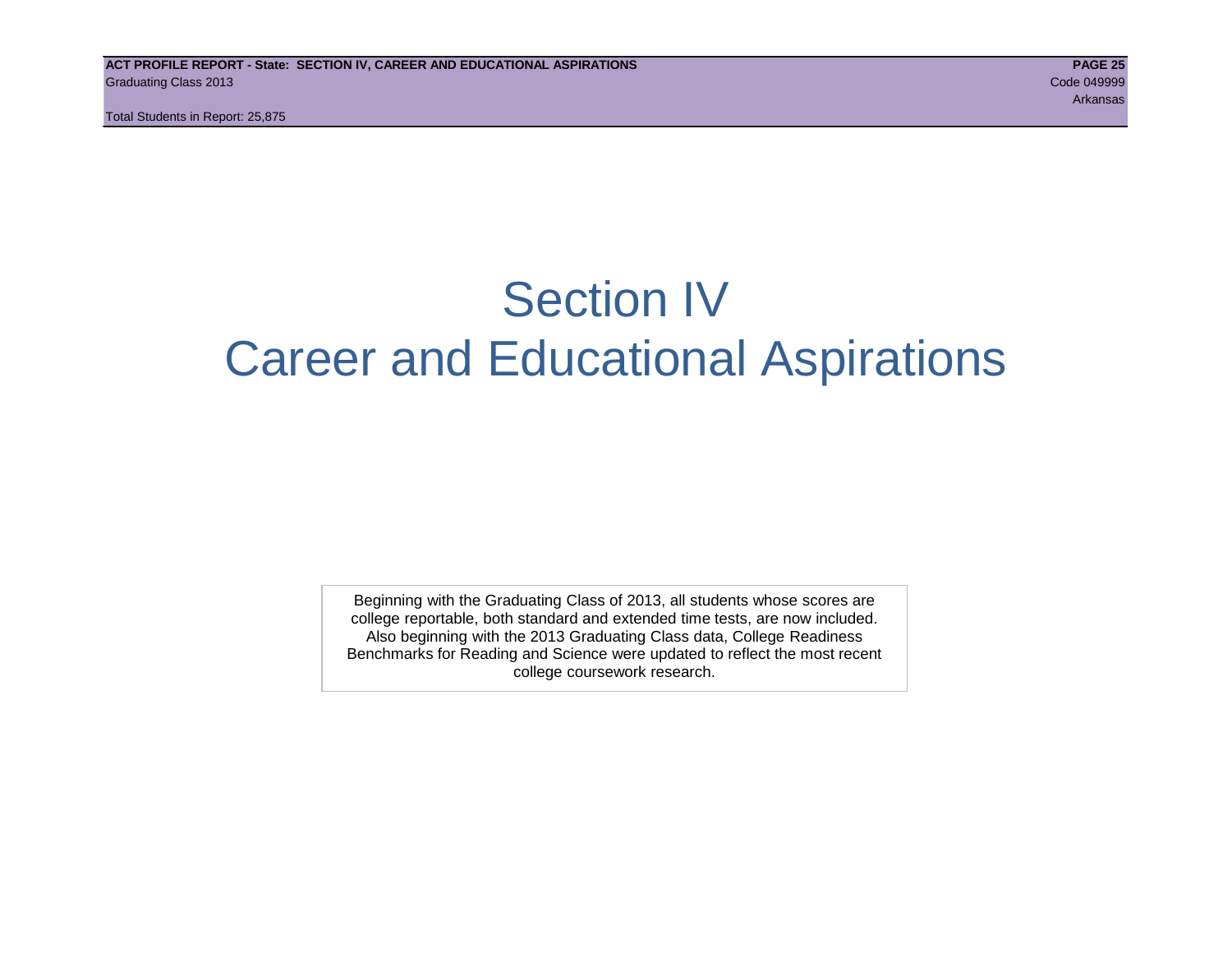#### **ACT PROFILE REPORT - State: SECTION IV, CAREER AND EDUCATIONAL ASPIRATIONS PAGE 26** Graduating Class 2013 Code 049999

Arkansas

#### Total Students in Report: 25,875

**Table 4.1. Distribution of Planned Educational Majors for All Students by College Plans**

|                                              |                | <b>All Students</b>  |         |                | Plan on 2 Years or Less of College |         | Plan on 4 Years or More of College |                      |         |  |
|----------------------------------------------|----------------|----------------------|---------|----------------|------------------------------------|---------|------------------------------------|----------------------|---------|--|
|                                              |                |                      | Avg ACT |                |                                    | Avg ACT |                                    |                      | Avg ACT |  |
| <b>Planned Educational Major</b>             | N <sup>1</sup> | Percent <sup>2</sup> | Comp    | N.             | Percent <sup>2</sup>               | Comp    | N                                  | Percent <sup>2</sup> | Comp    |  |
| Agriculture & Natural Resources Conservation | 757            | 3                    | 18.9    | 120            | 6                                  | 16.3    | 596                                | 3                    | 19.5    |  |
| Architecture                                 | 362            |                      | 20.3    | 29             |                                    | 15.7    | 314                                |                      | 20.9    |  |
| Area, Ethnic, & Multidisciplinary Studies    | 16             | $\Omega$             | 21.5    |                | 0                                  | 14.0    | 14                                 | $\Omega$             | 22.1    |  |
| Arts: Visual & Performing                    | 1,816          |                      | 20.1    | 155            | 8                                  | 16.5    | 1,557                              | 7                    | 20.6    |  |
| <b>Business</b>                              | 1.874          | 7                    | 20.0    | 172            | 9                                  | 16.4    | 1.620                              | 7                    | 20.5    |  |
| Communications                               | 389            | 2                    | 21.0    | 22             | 1                                  | 16.9    | 358                                | $\overline{2}$       | 21.3    |  |
| Community, Family, & Personal Services       | 804            | 3                    | 17.7    | 176            | 9                                  | 16.0    | 576                                | 3                    | 18.4    |  |
| Computer Science & Mathematics               | 651            | 3                    | 21.5    | 46             | 2                                  | 17.5    | 573                                | 3                    | 21.9    |  |
| <b>Education</b>                             | 1,827          | 7                    | 20.0    | 56             | 3                                  | 17.4    | 1,693                              | 8                    | 20.2    |  |
| Engineering                                  | 1,304          | 5                    | 21.9    | 82             | 4                                  | 16.6    | 1,158                              | 5                    | 22.5    |  |
| Engineering Technology & Drafting            | 394            | 2                    | 19.3    | 54             | 3                                  | 15.9    | 308                                |                      | 20.2    |  |
| English & Foreign Languages                  | 249            |                      | 22.8    | 13             |                                    | 19.7    | 224                                |                      | 23.1    |  |
| Health Administration & Assisting            | 1,079          |                      | 18.1    | 113            | 6                                  | 16.1    | 906                                | 4                    | 18.4    |  |
| Health Sciences & Technologies               | 5,563          | 21                   | 20.7    | 233            | 12                                 | 17.1    | 5,144                              | 24                   | 21.0    |  |
| Philosophy, Religion, & Theology             | 168            |                      | 21.6    | $\overline{7}$ | 0                                  | 18.0    | 154                                |                      | 21.8    |  |
| Repair, Production, & Construction           | 454            | 2                    | 17.6    | 218            | 11                                 | 17.0    | 203                                |                      | 18.2    |  |
| Sciences: Biological & Physical              | 1,205          | 5                    | 22.9    | 20             |                                    | 16.3    | 1,142                              | 5                    | 23.1    |  |
| Social Sciences & Law                        | 1,713          |                      | 20.9    | 61             | 3                                  | 16.2    | 1,563                              |                      | 21.3    |  |
| Undecided                                    | 4,129          | 16                   | 20.6    | 298            | 15                                 | 16.4    | 3,400                              | 16                   | 21.3    |  |
| No Response                                  | 1,073          | 4                    | 16.2    | 74             | 4                                  | 13.9    | 123                                |                      | 15.9    |  |

1 2-Year and 4-Year "N" counts do not reflect "Missing" and "Other" college plans, therefore they may not add up to the N count for All Students.

<sup>2</sup> Percent of students tested within College Plan groups (All Students, 2-Year, 4-Year).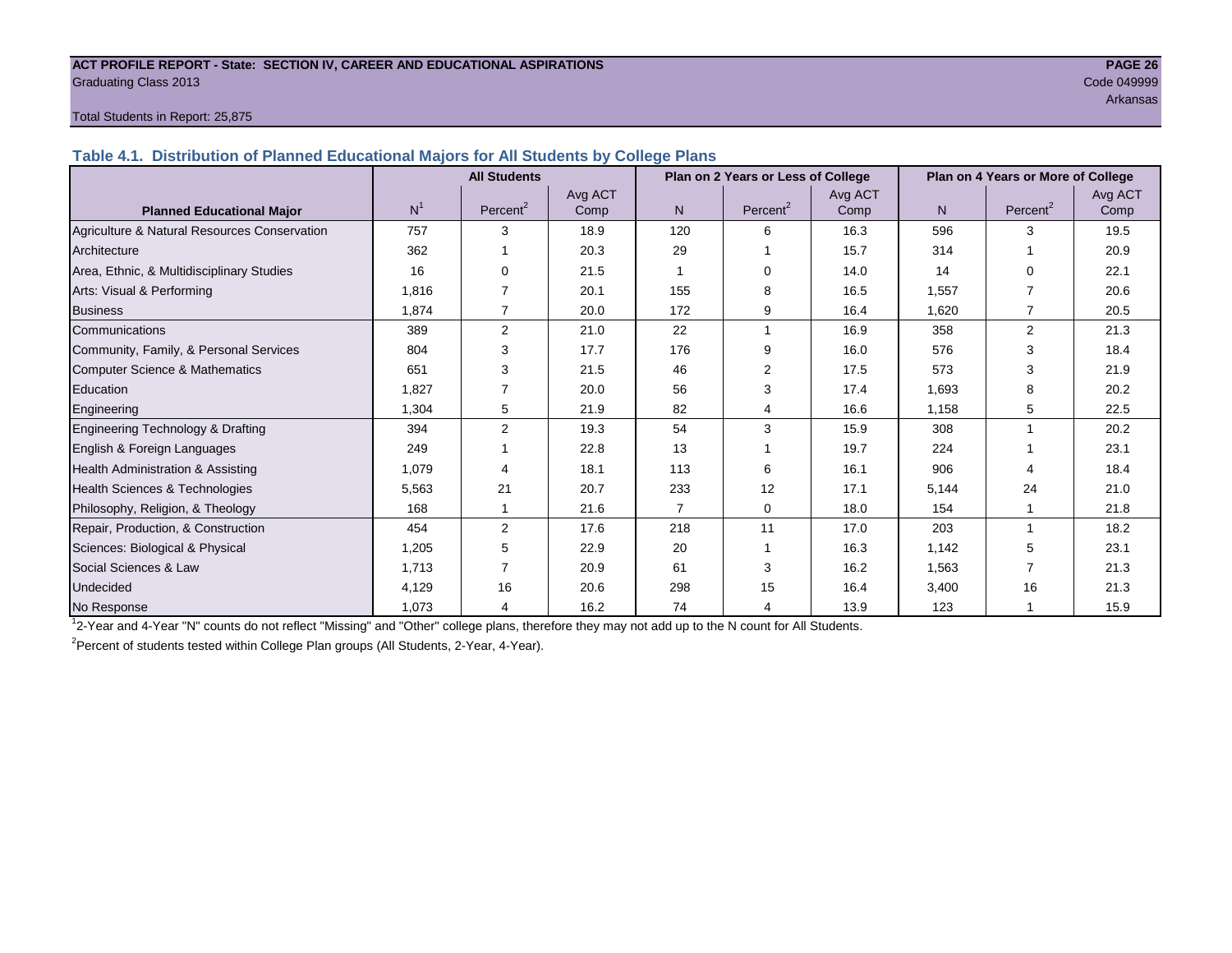#### **ACT PROFILE REPORT - State: SECTION IV, CAREER AND EDUCATIONAL ASPIRATIONS PAGE 27** Graduating Class 2013 Code 049999

#### Total Students in Report: 25,875

#### **Table 4.2. Average ACT Composite Scores for Racial/Ethnic Groups by Post-Secondary Educational Aspirations**

| <b>Educational Degree</b> | <b>All Racial/Ethnic Groups</b><br><b>Combined</b> |         | <b>Black/African American</b> |         |    | American Indian/ Alaska Native |       | White   | Hispanic/Latino |         |  |
|---------------------------|----------------------------------------------------|---------|-------------------------------|---------|----|--------------------------------|-------|---------|-----------------|---------|--|
| <b>Aspirations</b>        | N.                                                 | Average | N.                            | Average | N. | Average                        | N     | Average | N.              | Average |  |
| Voc-Tech                  | 576                                                | 16.4    | 100                           | 14.3    |    | 19.3                           | 366   | 17.0    | 47              | 15.8    |  |
| 2-yr College Degree       | 1,390                                              | 16.5    | 271                           | 14.4    |    | 18.4                           | 844   | 17.3    | 153             | 15.9    |  |
| <b>Bachelors Degree</b>   | 13,488                                             | 19.7    | 2,281                         | 16.5    | 82 | 19.1                           | 8,955 | 20.7    | .123            | 18.5    |  |
| <b>Graduate Study</b>     | 2.785                                              | 23.1    | 312                           | 18.4    | 25 | 21.3                           | 2,044 | 24.1    | 145             | 21.1    |  |
| Prof. Level Degree        | 5,375                                              | 22.7    | 917                           | 18.6    | 27 | 21.9                           | 3,451 | 23.9    | 369             | 21.5    |  |
| Other                     | 547                                                | 16.9    | 119                           | 14.8    |    | 16.0                           | 316   | 17.8    | 61              | 16.1    |  |
| No Response               | 1,714                                              | 17.7    | 403                           | 15.0    |    | 15.8                           | 808   | 19.0    | 107             | 17.4    |  |

| <b>Educational Degree</b> | <b>All Racial/Ethnic Groups</b><br><b>Combined</b> |         | Asian |         |               | Native Hawaiian/<br><b>Other Pacific Islander</b> |     | Two or more races | Prefer not to respond/<br><b>No Response</b> |         |  |
|---------------------------|----------------------------------------------------|---------|-------|---------|---------------|---------------------------------------------------|-----|-------------------|----------------------------------------------|---------|--|
| <b>Aspirations</b>        | N.                                                 | Average | N     | Average | Average<br>N. |                                                   | N   | Average           | N                                            | Average |  |
| Voc-Tech                  | 576                                                | 16.4    | 14    | 18.1    |               | 16.0                                              | 11  | 16.0              | 34                                           | 15.4    |  |
| 2-yr College Degree       | 1,390                                              | 16.5    | 9     | 17.1    |               | 14.6                                              | 42  | 17.0              | 61                                           | 15.7    |  |
| <b>Bachelors Degree</b>   | 13,488                                             | 19.7    | 181   | 20.0    | 14            | 18.0                                              | 469 | 20.0              | 383                                          | 19.0    |  |
| <b>Graduate Study</b>     | 2.785                                              | 23.1    | 55    | 23.9    |               | 22.5                                              | 94  | 22.4              | 108                                          | 21.2    |  |
| Prof. Level Degree        | 5,375                                              | 22.7    | 127   | 25.5    |               | 20.5                                              | 253 | 23.0              | 220                                          | 22.0    |  |
| Other                     | 547                                                | 16.9    | 10    | 17.1    |               |                                                   | 11  | 18.5              | 28                                           | 16.6    |  |
| No Response               | 1,714                                              | 17.7    | 20    | 21.3    |               | 15.8                                              | 40  | 19.3              | 315                                          | 17.6    |  |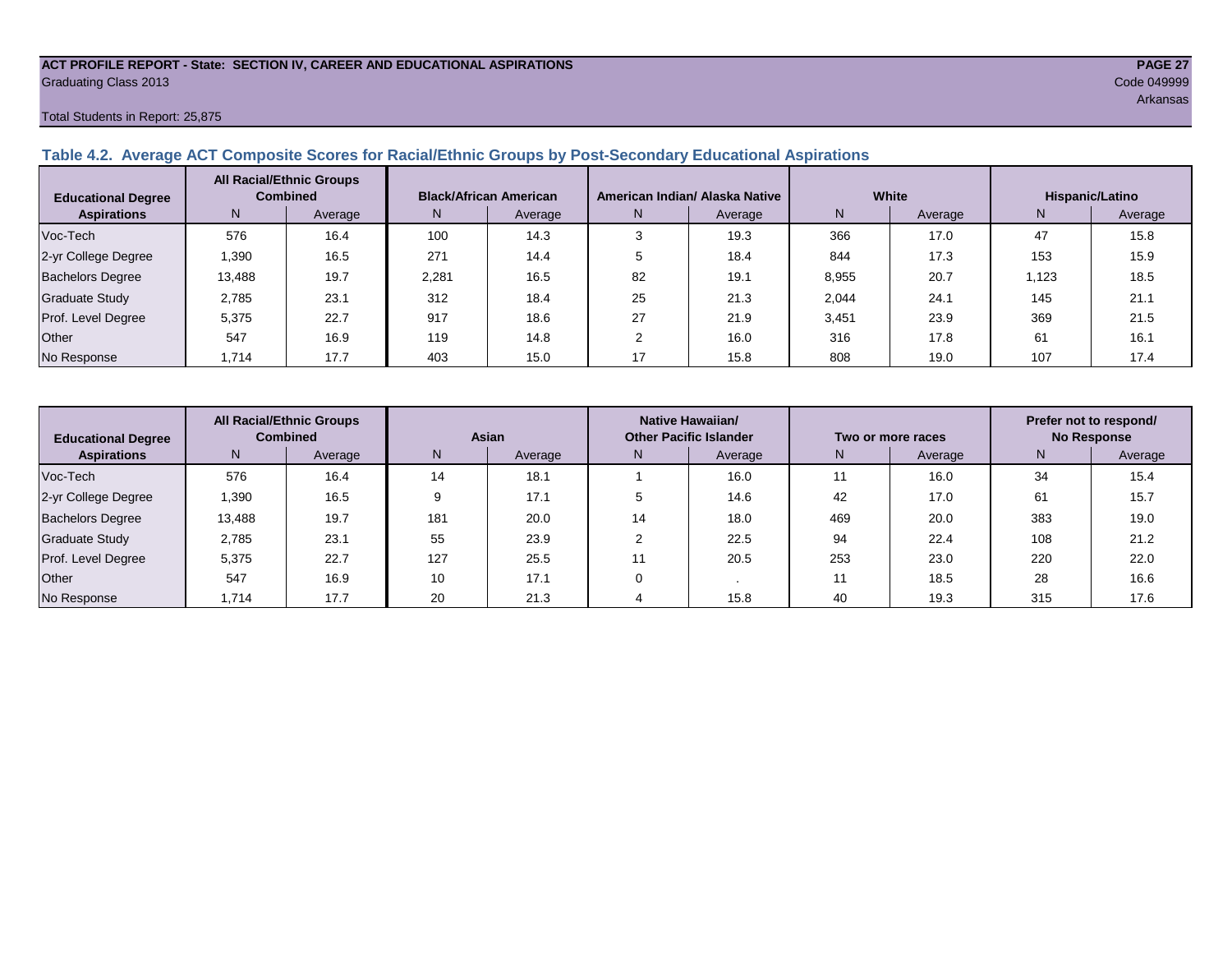### **ACT PROFILE REPORT - State: SECTION IV, CAREER AND EDUCATIONAL ASPIRATIONS PAGE 28** Graduating Class 2013 Code 049999

#### Total Students in Report: 25,875

#### **Table 4.3. Students' Score Report Preferences at Time of Testing**

|                                       |              |                           |            |          | <b>Percent of Students in</b> |                                           |                 |                       |                |                |                |
|---------------------------------------|--------------|---------------------------|------------|----------|-------------------------------|-------------------------------------------|-----------------|-----------------------|----------------|----------------|----------------|
|                                       |              | <b>Number of Students</b> |            |          |                               | <b>College Readiness Standards Ranges</b> |                 |                       |                |                |                |
|                                       |              |                           |            | 2nd-6th  |                               |                                           |                 |                       |                |                |                |
| Name                                  | <b>State</b> | Total                     | 1st Choice | Choice   | $01 - 12$                     |                                           |                 | 13-15   16-19   20-23 | 24-27          | $28-32$        | 33-36          |
| UNIVERSITY OF ARKANSAS                | Arkansas     | 7,548                     | 3,458      | 4,090    | $\mathbf{1}$                  | 6                                         | 21              | 32                    | 24             | 13             |                |
| UNIVERSITY OF CENTRAL ARKANSAS        | Arkansas     | 6,440                     | 1,990      | 4,450    | $\overline{2}$                | 10                                        | 27              | 31                    | 21             | 9              | 0              |
| ARKANSAS STATE UNIVERSITY             | Arkansas     | 4,896                     | 1,794      | 3,102    | 2                             | 11                                        | 28              | 31                    | 21             | 7              | 0              |
| ARKANSAS TECH UNIVERSITY              | Arkansas     | 3,513                     | 1,152      | 2,361    | $\overline{2}$                | 11                                        | 29              | 32                    | 20             | $\overline{7}$ | 0              |
| HENDERSON STATE UNIVERSITY            | Arkansas     | 2,020                     | 630        | 1,390    | $\overline{2}$                | 15                                        | 35              | 29                    | 15             | 4              | 0              |
| UNIVERSITY OF ARKANSAS AT LITTLE ROCK | Arkansas     | 1,871                     | 447        | 1,424    | 3                             | 16                                        | 32              | 28                    | 16             | 5              | $\Omega$       |
| UNIV OF ARKANSAS-FORT SMITH           | Arkansas     | 1,535                     | 591        | 944      | $\mathbf{1}$                  | 8                                         | 30              | 34                    | 20             | 7              | 0              |
| SOUTHERN ARKANSAS UNIVERSITY          | Arkansas     | 1,112                     | 385        | 727      | 3                             | 15                                        | 35              | 30                    | 14             | 4              | $\Omega$       |
| <b>HARDING UNIVERSITY</b>             | Arkansas     | 958                       | 322        | 636      | 1                             | 5                                         | 19              | 31                    | 28             | 15             |                |
| UNIV OF ARKANSAS AT MONTICELLO        | Arkansas     | 946                       | 360        | 586      | 3                             | 20                                        | 35              | 27                    | 12             | 3              | 0              |
| ARKANSAS STATE UNIVERSITY-BEEBE       | Arkansas     | 940                       | 409        | 531      | $\overline{2}$                | 16                                        | 36              | 32                    | 12             | 3              | 0              |
| <b>OUACHITA BAPTIST UNIVERSITY</b>    | Arkansas     | 885                       | 243        | 642      | $\overline{2}$                | 8                                         | 20              | 29                    | 25             | 15             | 1              |
| <b>HENDRIX COLLEGE</b>                | Arkansas     | 830                       | 187        | 643      | $\overline{2}$                | 6                                         | 14              | 23                    | 25             | 28             | 3              |
| NORTHWEST ARKANSAS COMMUNITY COLLEGE  | Arkansas     | 709                       | 273        | 436      | $\overline{2}$                | 15                                        | 33              | 33                    | 14             | 3              | $\Omega$       |
| PULASKI TECHNICAL COLLEGE             | Arkansas     | 705                       | 270        | 435      | 5                             | 25                                        | 39              | 23                    | $\overline{7}$ | $\overline{2}$ | 0              |
| STATE-COLLEGE/NO REPORTS NOW          | lowa         | 681                       | 681        | $\Omega$ | 18                            | 33                                        | 28              | 13                    | 5              | $\overline{2}$ | $\mathbf{1}$   |
| <b>LYON COLLEGE</b>                   | Arkansas     | 631                       | 149        | 482      | 2                             | $\overline{7}$                            | 16              | 33                    | 27             | 15             | 0              |
| <b>NCAA ELIGIBILITY CENTER</b>        | Indiana      | 592                       | 278        | 314      | 3                             | 16                                        | 31              | 26                    | 19             | 4              | 0              |
| UNIV OF ARKANSAS AT PINE BLUFF        | Arkansas     | 588                       | 163        | 425      | 9                             | 38                                        | 37              | 12                    | 3              |                | 0              |
| UNIVERSITY OF THE OZARKS              | Arkansas     | 475                       | 103        | 372      | $\overline{2}$                | 11                                        | 30              | 32                    | 18             | $\overline{7}$ | $\Omega$       |
| UNIV OF ARKANSAS COMM COLL-MORRILTON  | Arkansas     | 464                       | 150        | 314      | 3                             | 17                                        | 37              | 30                    | 11             | $\overline{2}$ | 0              |
| <b>JOHN BROWN UNIVERSITY</b>          | Arkansas     | 420                       | 128        | 292      | 1                             | 6                                         | 18              | 25                    | 30             | 18             | 1              |
| NORTH ARKANSAS COLLEGE                | Arkansas     | 362                       | 171        | 191      | 3                             | 16                                        | 35              | 31                    | 14             | $\overline{2}$ | 0              |
| UNIV OF ARKANSAS FOR MEDICAL SCIENCES | Arkansas     | 361                       | 40         | 321      | $\overline{2}$                | 11                                        | 26              | 35                    | 21             | 5              | 0              |
| <b>TALENT SEARCH PROGRAM-UALR</b>     | Arkansas     | 333                       | 83         | 250      | 5                             | 17                                        | 34              | 27                    | 11             | 5              | 1              |
| <b>WILLIAMS BAPTIST COLLEGE</b>       | Arkansas     | 333                       | 74         | 259      | $\mathbf{1}$                  | 10                                        | 32              | 29                    | 22             | 5              | $\Omega$       |
| OKLAHOMA STATE UNIVERSITY             | Oklahoma     | 324                       | 48         | 276      | $\mathbf{1}$                  | 5                                         | 17              | 28                    | 28             | 20             |                |
| <b>COLLEGE OF THE OZARKS</b>          | Missouri     | 290                       | 96         | 194      | 0                             | 8                                         | 25              | 35                    | 23             | 8              | $\Omega$       |
| <b>CENTRAL BAPTIST COLLEGE</b>        | Arkansas     | 279                       | 51         | 228      | 3                             | 9                                         | 31              | 35                    | 17             | 4              | $\Omega$       |
| <b>BAYLOR UNIVERSITY</b>              | Texas        | 277                       | 49         | 228      | $\mathbf 1$                   | $\overline{4}$                            | 12              | 26                    | 27             | 26             | 3              |
| All Other Institutions                |              | 15,827                    | 4,228      | 11,599   | 4                             | 14                                        | 25              | 24                    | 18             | 13             | $\overline{2}$ |
| Total                                 |              | 57,145                    | 19,003     | 38,142   | 3                             | $\overline{12}$                           | $\overline{27}$ | 29                    | 19             | 10             | $\mathbf{1}$   |

Arkansas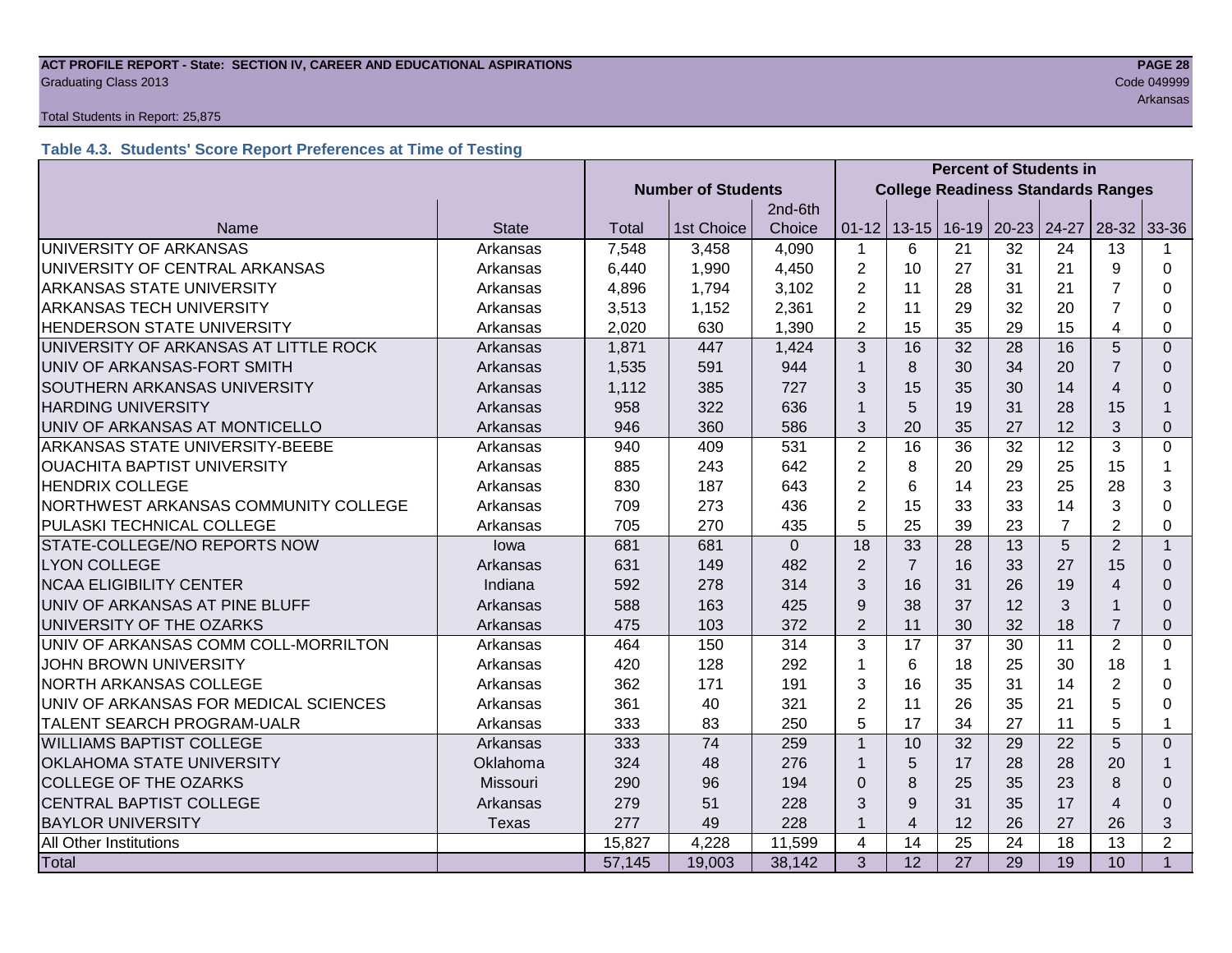# Section V Optional Writing Test Results

Beginning with the Graduating Class of 2013, all students whose scores are college reportable, both standard and extended time tests, are now included. Also beginning with the 2013 Graduating Class data, College Readiness Benchmarks for Reading and Science were updated to reflect the most recent college coursework research.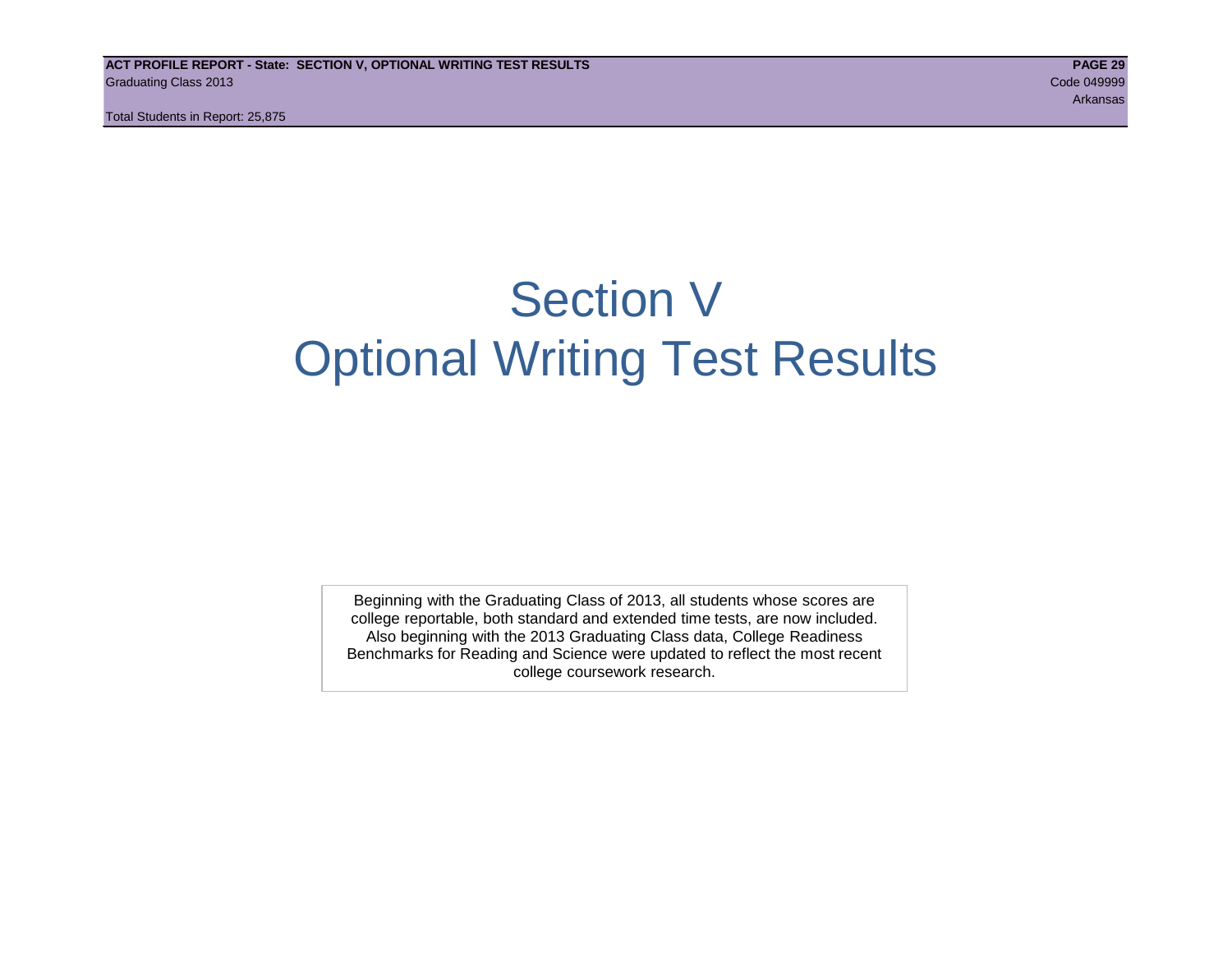#### **ACT PROFILE REPORT - State: SECTION V, OPTIONAL WRITING TEST RESULTS PAGE 30** Graduating Class 2013 Code 049999

#### Total Students in Report: 25,875

Arkansas at the control of the control of the control of the control of the control of the control of the control of the control of the control of the control of the control of the control of the control of the control of

| Table 5.1. Average ACT English and Writing Scores by Race/Ethnicity and Gender for students who took ACT Writing |              |          |                           |                 |              |              |                                 |          |  |  |  |  |
|------------------------------------------------------------------------------------------------------------------|--------------|----------|---------------------------|-----------------|--------------|--------------|---------------------------------|----------|--|--|--|--|
|                                                                                                                  |              |          | <b>Average ACT Scores</b> |                 |              |              |                                 |          |  |  |  |  |
|                                                                                                                  |              | N        |                           | <b>English</b>  |              | <b>Essay</b> | <b>English/Writing Combined</b> |          |  |  |  |  |
|                                                                                                                  | <b>State</b> | National | <b>State</b>              | <b>National</b> | <b>State</b> | National     | <b>State</b>                    | National |  |  |  |  |
| <b>All Students</b>                                                                                              | 2,309        | 942,769  | 23.3                      | 21.3            | 6.8          | 7.0          | 21.9                            | 20.5     |  |  |  |  |
| <b>IBlack/African American</b>                                                                                   | 344          | 114.751  | 17.9                      | 16.3            | 6.3          | 6.1          | 17.4                            | 16.0     |  |  |  |  |
| American Indian/Alaska Native                                                                                    | 16           | 6,031    | 22.0                      | 16.8            | 6.4          | 6.1          | 20.5                            | 16.4     |  |  |  |  |
| White                                                                                                            | ,426         | 518,407  | 24.7                      | 22.9            | 6.9          | 7.2          | 23.0                            | 21.9     |  |  |  |  |
| Hispanic/Latino                                                                                                  | 214          | 151,504  | 20.9                      | 18.6            | 6.9          | 6.8          | 20.1                            | 18.3     |  |  |  |  |
| Asian                                                                                                            | 95           | 54,580   | 27.1                      | 23.5            | 7.8          | 7.6          | 25.5                            | 22.7     |  |  |  |  |
| Native Hawaiian/Other Pac. Isl.                                                                                  |              | 2,812    | 20.3                      | 19.5            | 6.8          | 6.9          | 19.5                            | 19.2     |  |  |  |  |
| <b>Two or more races</b>                                                                                         | 115          | 35,355   | 23.3                      | 21.5            | 6.7          | 7.0          | 21.8                            | 20.6     |  |  |  |  |
| Prefer not/No Response                                                                                           | 95           | 59,329   | 24.1                      | 21.8            | 6.7          | 7.1          | 22.3                            | 20.9     |  |  |  |  |
| Males                                                                                                            | 978          | 423,104  | 23.3                      | 21.0            | 6.6          | 6.7          | 21.6                            | 20.1     |  |  |  |  |
| Females                                                                                                          | 1,331        | 513,945  | 23.4                      | 21.6            | 7.0          | 7.2          | 22.1                            | 20.9     |  |  |  |  |
| Missing                                                                                                          |              | 5,720    |                           | 16.6            |              | 6.3          |                                 | 16.5     |  |  |  |  |